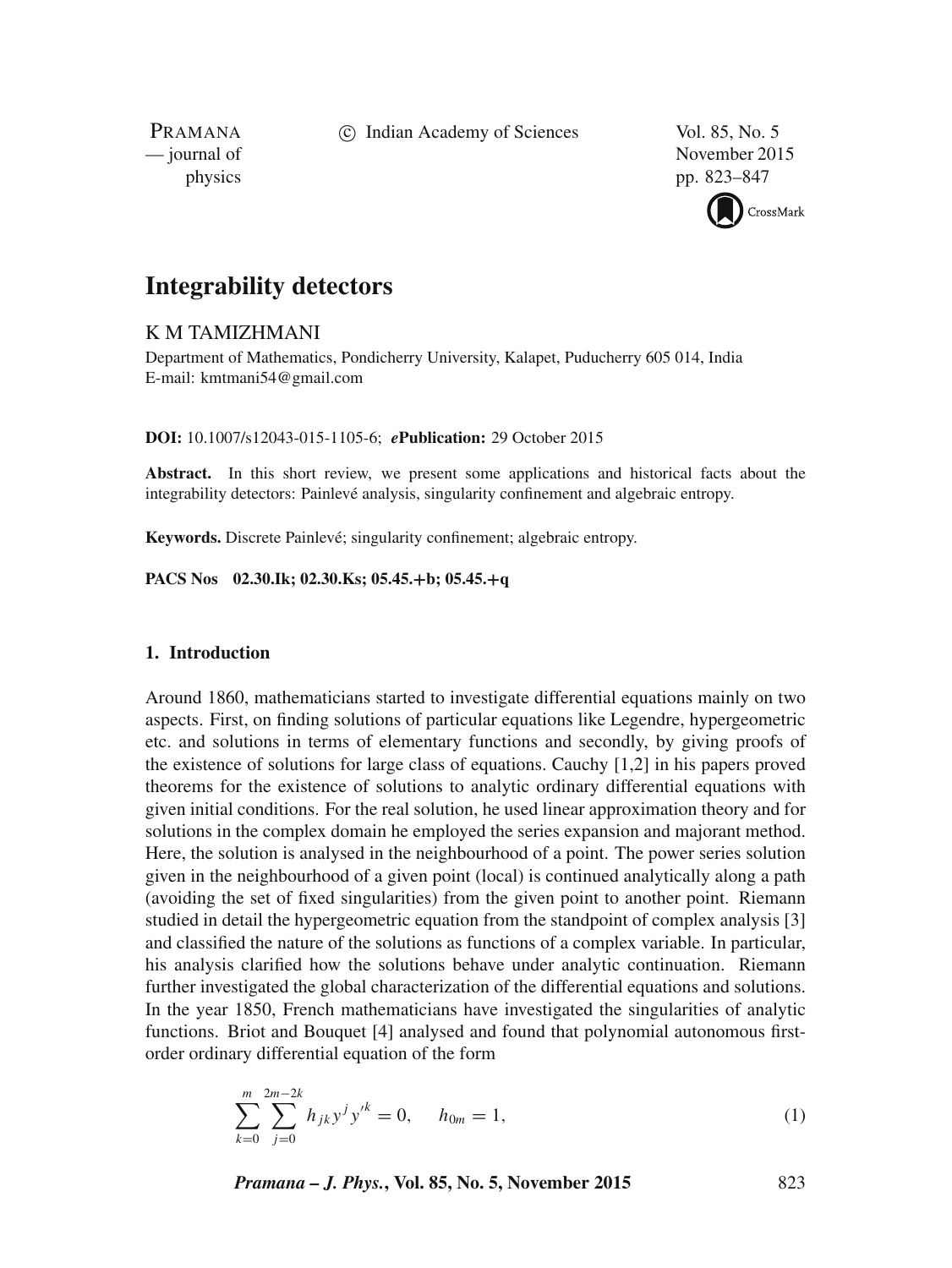where *m* is a positive integer and  $h_{ik}$  are constants, admits single-valued general solution. Briot and Bouquet [4] proved that the general solutions of eq. (1) are either elliptic functions or rational functions of  $e^{rx}$ , r being some constant, or a rational function of x. In particular, they analysed equations of the form  $y'' = f(y, x)$ , and found that for  $n > 1$ the following equations have Painlevé property:

$$
y'^2 = 4y^3 + \lambda y + 1, \quad \text{elliptic functions}, \tag{2}
$$

$$
y'^{2} = y(q(x)y + r(x))^{2}, \text{ reducible to a Riccati}, \tag{3}
$$

$$
y'^3 = y^2(y-1)^2
$$
, elliptic function, (4)

$$
y'^4 = y^3(y - 1)^3
$$
, elliptic function, (5)

$$
y'^6 = y^4(y-1)^3
$$
, elliptic function, (6)

$$
y'' = q(x)y^{n-1}, \text{ integrable by quadratures.}
$$
 (7)

Based on the lectures of Wierstrass [5] and works of Riemann, Briot and Bouquet [4], Fuch carried out his investigations on the nature of solutions of differential equations. He [6,7] pointed out that the singular points of the solutions of the linear ordinary differential equations are fixed. In 1884, Fuch [6] considered the first-order nonlinear differential equations

$$
y' = f(x, y),
$$

where  $f$  is a rational in y and analytic in x. He has given the necessary and sufficient condition that the most general first-order and first degree equation with fixed critical points (in other words all the movable singularities are poles), is the Riccati equation

$$
y' = a_2(x)y^2 + a_1(x)y + a_0(x).
$$
 (8)

Riccati equation can be linearized through the transformation

$$
y = -\frac{\phi'}{a_2 \phi},\tag{9}
$$

to a linear second-order differential equation

$$
\phi'' - \left(\frac{a_2'}{a_2} + a_1\right)\phi' + a_0 a_2 \phi = 0.
$$
\n(10)

As Riccati equation is reduced to a linear equation, it defines no new function. In 1879 Paul Hoyer [8], a student of Weierstrass, in his thesis, considered the following system of nonlinear differential equations:

$$
\frac{dx}{dt} = a_1yz + b_1zx + c_1xy,\n\frac{dy}{dt} = a_2yz + b_2zx + c_2xy,\n\frac{dz}{dt} = a_3yz + b_3zx + c_3xy,
$$
\n(11)

and looked for solutions in terms of elliptic functions. He carried out his analysis by considering the series expansions of the form:

$$
x = A_1 u^{-n} + A_2 u^{-n+1} + \cdots,
$$
  
\n
$$
y = B_1 u^{-n} + B_2 u^{-n+1} + \cdots,
$$
  
\n
$$
z = C_1 u^{-n} + C_2 u^{-n+1} + \cdots,
$$
\n(12)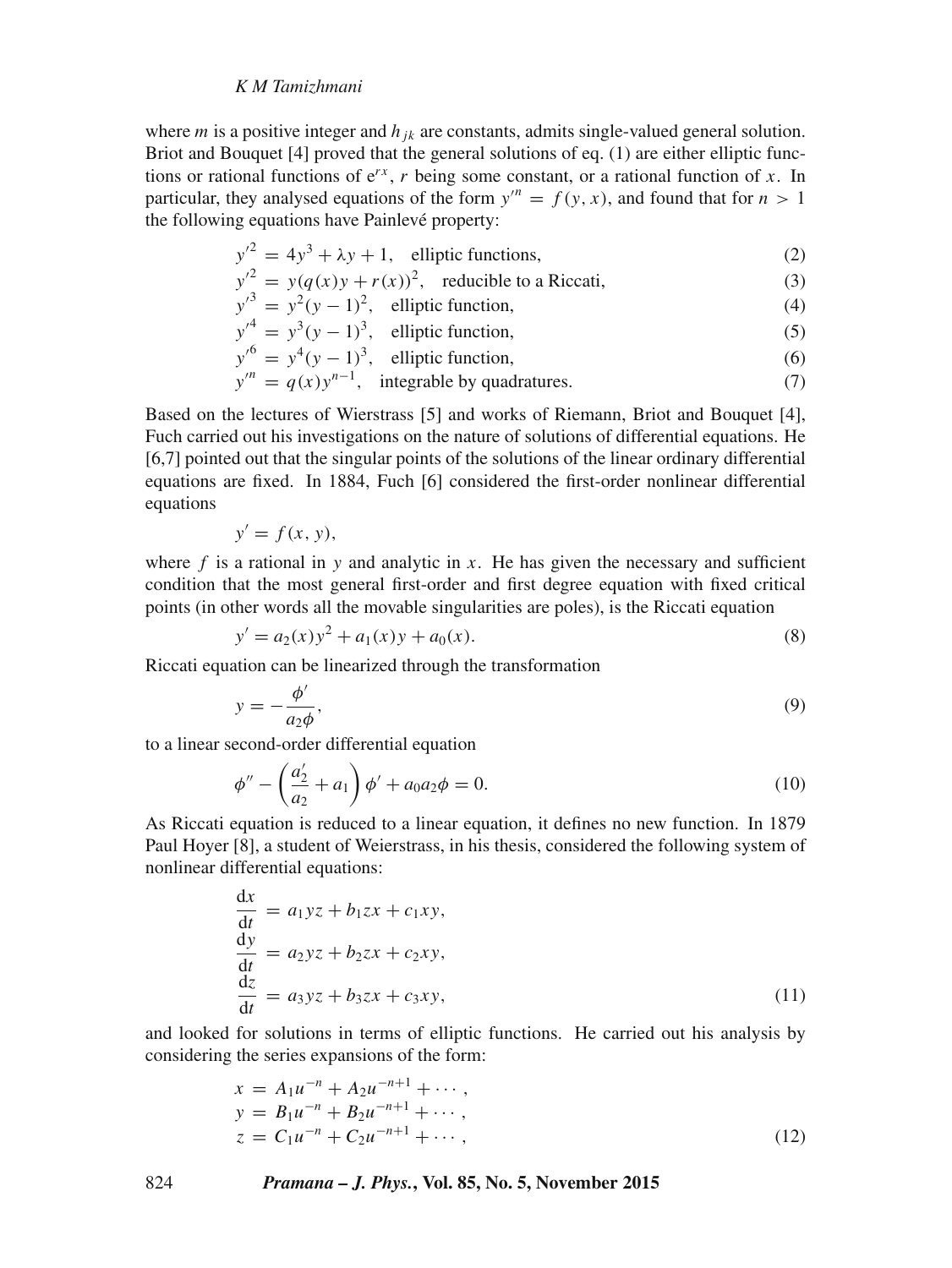where  $u = (t - t'')^{1/r}$ . Kovalevskaya [9] who was also a student of Weierstrass considered the general case of the rigid body motion about fixed points and looked for other integrable cases (other than the known integrable cases: spherical, Euler and Lagrange) whose solutions are meromorphic i.e., have only poles as singularities in the finite complex plane. She considered the series expansion of the form [10]

$$
x = t^{-1}(x_0 + x_1t + \cdots),
$$
  
\n
$$
y = t^{-1}(y_0 + y_1t + \cdots),
$$
  
\n
$$
z = t^{-1}(z_0 + z_1t + \cdots).
$$
\n(13)

Kovalevskaya's work was two-fold. First, she found a new case for which she constructed general solution in terms of theta functions of two variables and hyperelliptic integrals. Secondly, she showed that apart from the four known cases, there are no other cases for which the solution is single-valued. Kovalevskaya started her studies by noticing that for Euler and Lagrangian cases of rigid body, the solutions are single-valued function of time whose only singularities in complex plane are poles. That means, the general solution has property that it can be expanded in terms of Laurent series with finite principle part so as to exclude essential singularities. That is, the series is self-consistent, single-valued and contains sufficient number of degrees of freedom (arbitrary coefficients). For this remarkable work, Kovalevskaya was awarded the prestigious Bordin prize of the French Academy in 1889. It should be pointed out here that the analysis of Kovalevskaya can detect only logarithmic and algebraic branch points. Hence her method cannot be used to detect the existence of essential singularities. Thus, Kovalevskaya method leads to a necessary condition for the existence of formal Laurent series solution.

In 1885, Poincaré [11] used the theory of automorphic function and showed that when the genus is greater than one, one of the solutions is an algebraic function of z. However, his new differential equation does not lead to a new class of transcendental functions. Painlevé in 1888 [12] observed that the solutions of an autonomous polynomial first-order equations can have only two types of singularities; poles and branch points. Moreover, he confirmed the results of Fuch stated earlier. Inspired by Picard's [13] work, Painlevé in a series of papers [3,12,14] carried out a still broader search for second-order nonlinear ODEs of the form

$$
w'' = f(w', w, z),
$$

where f is a polynomial in w', rational in w and analytic in z, and can neither be solved by quadratures nor reduced to linear equations, but obtain new transcendent as a solution. His approach was based on the observation that critical singularities (multivalued) of secondorder equations can be branch points, algebraic, logarithmic and essential singularities.

Painlevé developed  $\alpha$ -method to test the occurrence of branch point solution and to prove single-valuedness. Painlevé [12,14], Gambier [15] and Fuchs [16] found the six Painlevé equations whose general solutions require the introduction of new transcendents called Painlevé transcendents. This classification of second-order equations was completed by Gambier who presented the complete list of 50 equations including the six Painlevé equations that satisfied the requirement of the absence of movable critical singularities. Forty-four of them can be solved by known functions. It is clear from the analysis made by the above-mentioned researchers that the integrability of a differential equation is related to the existence of the general solution which is single-valued and analytic.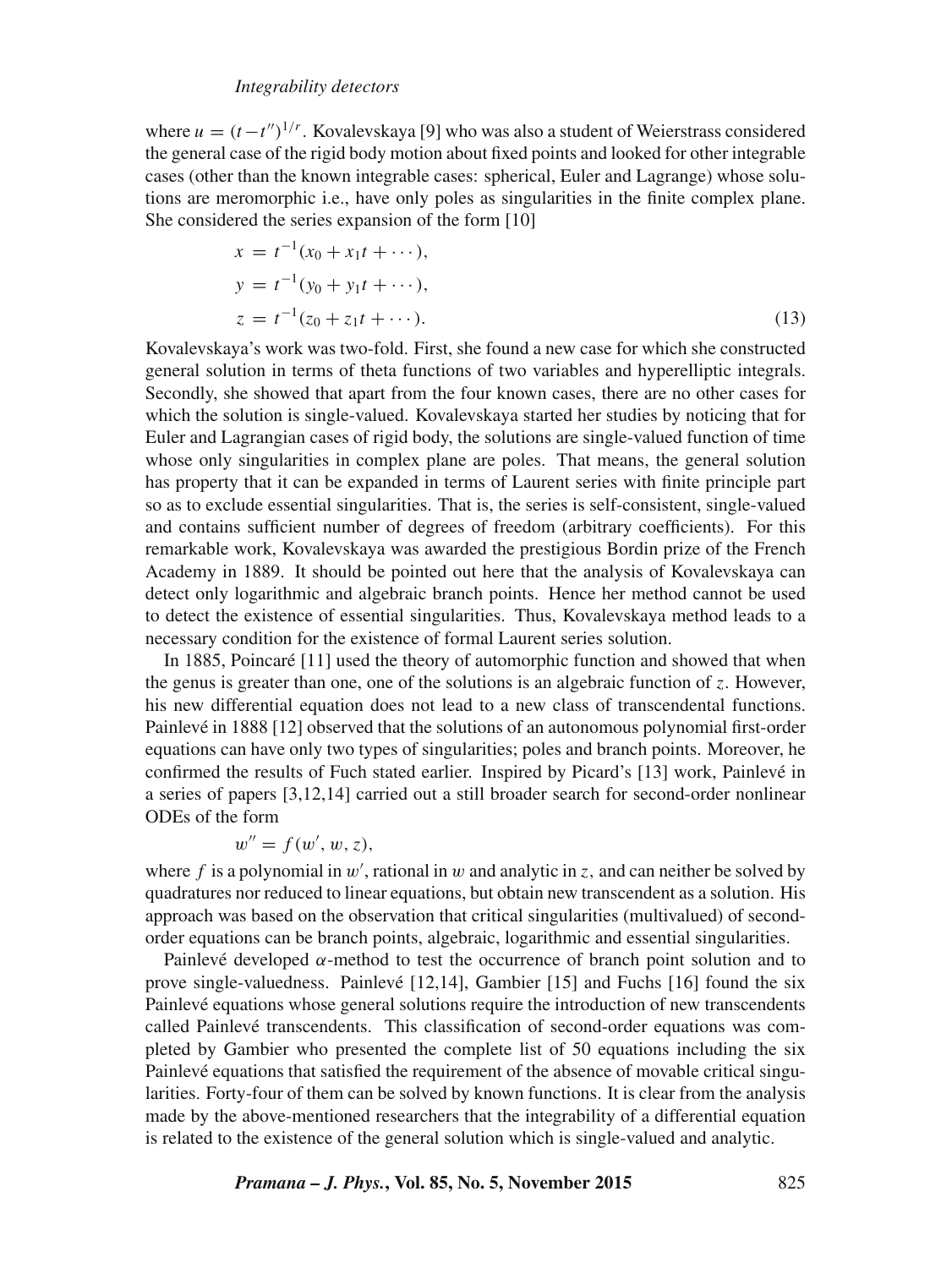#### *Painle*v*é property*:

A system of ODE is said to have the Painlevé property if its general solution has no movable critical singular point.

In other words, an ODE is said to possess the Painlevé property if all movable singularities of all solutions are poles. For example [17], the solution of

$$
w'+w^2=0,
$$

is  $w = (z - z_0)^{-1}$ . Note that, if the initial condition is  $w(0) = 1$ , then  $z_0 = -1$ . On the other hand, if the initial condition is  $w(0) = 2$ , then  $z_0$  moves to  $z_0 = -1/2$ , i.e., the location of the singularity at  $z_0$  moves with the initial condition. Such singularities are called movable singularities. For Painlevé property to hold the only forbidden singularities are the movable critical (multivalued) singularities.

Consider the ODE [17,18]

$$
w'' = w'^2 \frac{2w - 1}{w^2 + 1}.
$$

The singularities of this equation are  $w = \pm i$ ,  $w = \infty$  and  $w' = \infty$ . Series expansion can be developed for solutions exhibiting each of the above singular behaviour and the equations pass the Painlevé test. This equation, however, has the general solution

 $w = \tan{\log[k(z - z_0)]},$ 

where k and  $z_0$  are constants. For  $k \neq 0$ , w has poles at

$$
z = z_0 + k^{-1} \exp\left\{-\left(n + \frac{1}{2}\right)\pi\right\},\,
$$

for every integer n. These poles accumulate at the movable point  $z_0$ , giving rise to a movable branched nonisolated essential singularity. This example clearly shows that passing the Painlevé test need not guarantee that the equation actually possesses the Painlevé property.

## 1.1 *List of continuous Painle*v*é equations*

 $P<sub>I</sub>$ 

$$
w'' = 6w^2 + z,
$$

 $P<sub>II</sub>$ 

$$
w'' = 2w^3 + zw + a,
$$

 $P_{III}$ 

$$
w'' = \frac{w'^2}{w} - \frac{w'}{z} + \frac{1}{z}(aw^2 + b) + cw^3 + \frac{d}{w},
$$

 $P_{IV}$ 

$$
w'' = \frac{w'^2}{2w} + \frac{3w^3}{2} + 4zw^2 + 2(z^2 - a)w - \frac{b^2}{2w},
$$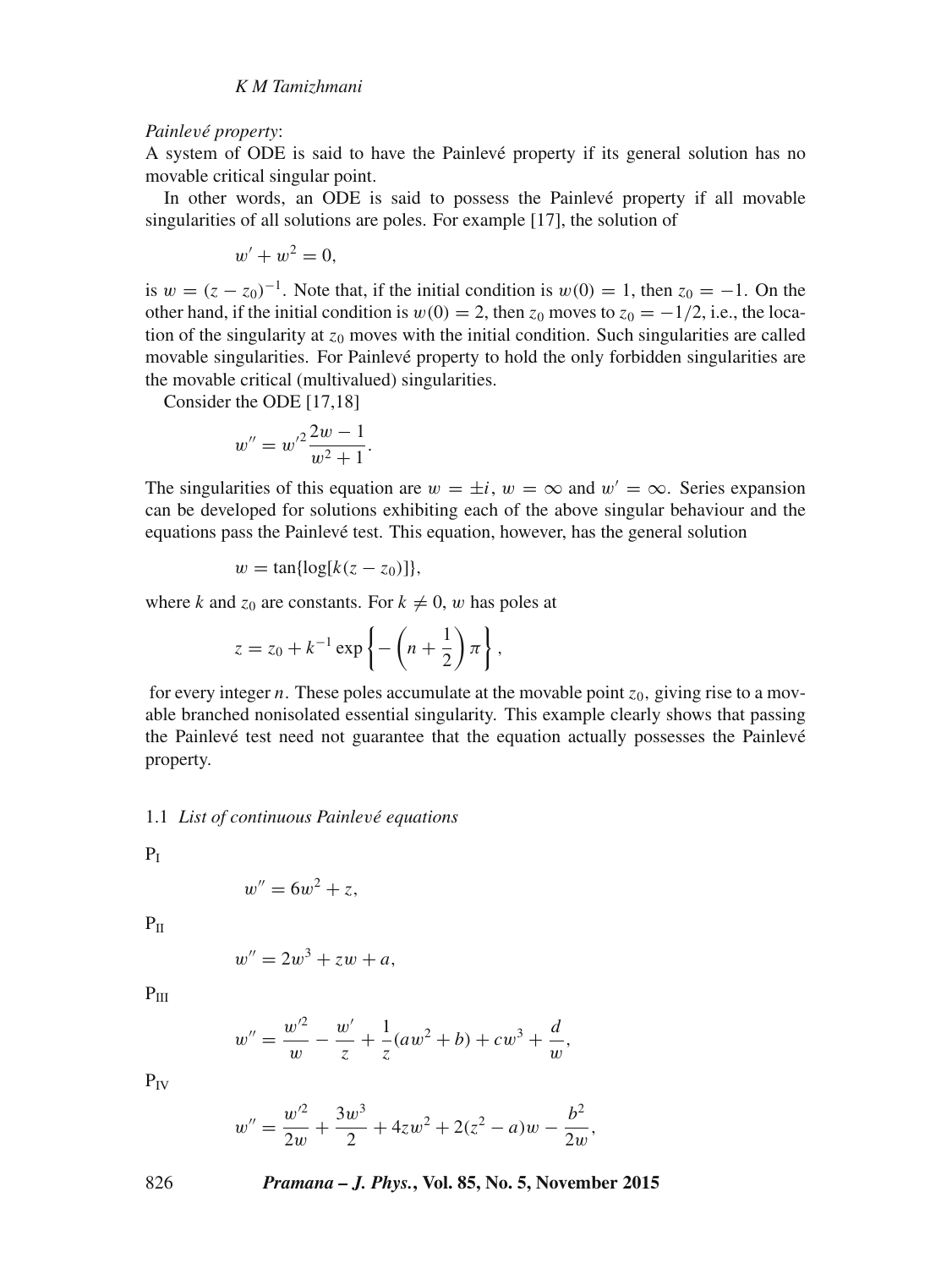$P_{V}$ 

$$
w'' = w'^2 \left(\frac{1}{2w} + \frac{1}{w-1}\right) - \frac{w'}{z} + \frac{(w-1)^2}{2z^2} \left(aw + \frac{b}{w}\right) + \frac{cw}{z} + \frac{dw(w+1)}{(w-1)},
$$

 $P_{VI}$ 

$$
w'' = \frac{w'^2}{2} \left( \frac{1}{w} + \frac{1}{w-1} + \frac{1}{w-z} \right) - w' \left( \frac{1}{z} + \frac{1}{z-1} + \frac{1}{w-z} \right) + \frac{w(w-1)(w-z)}{2z^2(z-1)^2} \left( a - b \frac{z}{w^2} + c \frac{z-1}{(w-1)^2} - (d-1) \frac{z(z-1)}{(w-z)^2} \right),
$$

where  $a, b, c, d$  are arbitrary constants. All the solutions of the Painlevé equations are meromorphic functions and are called Painlevé transcendents.

Painlevé equations have many wonderful properties: By coalescence one can obtain all other Painlevé equations from  $P_{VI}$  by taking special limits on the parameters; the special function solutions exist for specific values of parameters [18–21] etc. Recently, it has been found that Painlevé equations admit Lax pairs, bilinear forms as well. Theory of space of initial conditions was used extensively by Okamoto to find the Hamiltonian structure of the Painlevé equations by the introduction of tau functions [22–27].

Painlevé results were extended to higher-order and higher degree equations particularly by Gambier [15], Chazy (third-order) [28], Garnier [29] and Bureau (fourth-order) [30,31]. Bureau also considered in his investigations the binomial equations of the form

$$
w''^2 = f(w', w, z),\tag{14}
$$

and recently Cosgrove [32,33] generalized this idea to

$$
w'''' = f(w', w, z). \tag{15}
$$

Painlevé theory attracted lots of attention after the connection with the theory of integrable systems were made in 1980 [34,35]. In fact, the interest in Painlevé transcendent is due to their appearance in integrable systems [34,35] and statistical mechanics [36]. First in 1981, Ablowitz *et al* [35] realized that all the reduction of IST solvable partial differential equations possess Painlevé property and they proposed what is called the Painlevé test. This procedure is proposed in the spirit of Kovalevskaya and Gambier works to test the integrability of system of ordinary differential equations.

#### *ARS conjucture*:

Any ODE which arises as a reduction of an integrable PDE possesses Painlevé property, possibly after a transformation of variable.

The Painlevé test (ARS) has been successfully implemented for many years to identify new integrable systems [37,38]. Grammaticos *et al* [39,40] introduced the concept of weak Painlevé property for identifying certain new classes of integrable nonlinear ODEs. Painlevé test was further generalized to partial differential equations by Weiss *et al* [41], wherein there is no need to reduce the PDE to ODE for testing the Painlevé property. Here, Cauchy–Kovalevskaya theorem and several complex variable theories were used. They looked for the solution of PDE in terms of Laurent expansion over 'non-characteristic' singularity manifold. For linearizable systems some caution should be taken while applying the Painlevé test. In [42], we have shown that Painlevé property need not hold for certain class of linearizable systems/systems that are solvable by quadratures.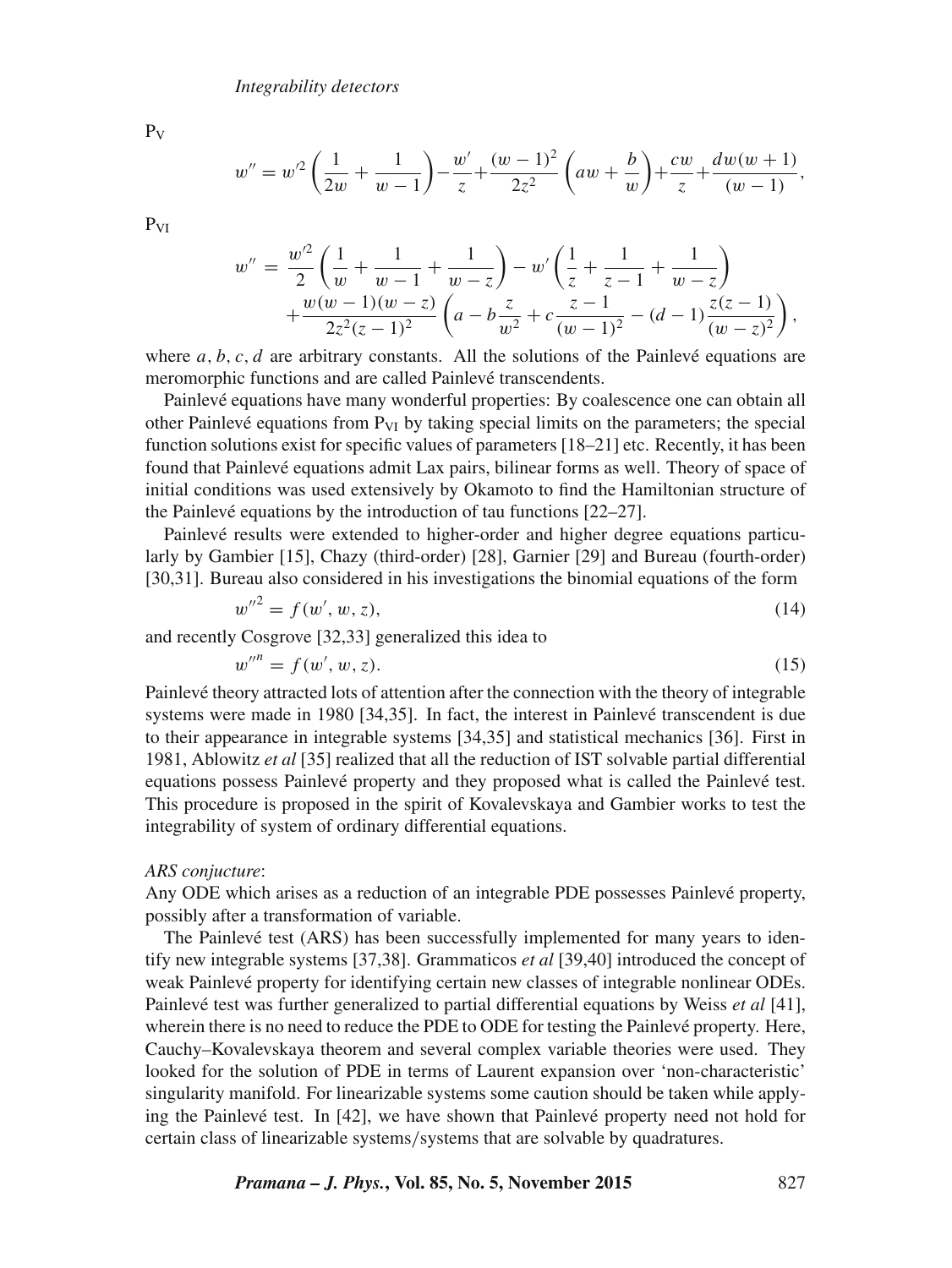#### **2. Discrete Painlevé equations**

Space-time continuum hypothesis advanced mathematics of the physical world to a larger extent. However, it is important to recall the quote of Albert Einstein [43] regarding the continuous systems.

"To be sure, it has been pointed out that the introduction of a space-time continuum may be considered as contrary to nature in view of the molecular structure of everything which happens on a small scale. It is maintained that perhaps the success of the Heisenberg method points to a purely algebraical method of description of nature, that is to the elimination of continuous functions from physics. Then, however, we must also give up, by principle, the space-time continuum. It is not unimaginable that human ingenuity will some day find methods which will make it possible to proceed along such a path. At the present time, however, such a program looks like an attempt to breathe in empty space".

It is undoubtedly clear that considering discrete systems is more fundamental than continuous equations. When we look for discrete systems the independent variables assume discrete values. However, it is not an easy task to discretize the given physical model preserving the fundamental properties of the continuous systems. As far as nonlinear systems are concerned, this process is quite difficult because there is no unique way to express in discrete form of a given nonlinear system preserving the essential basic features of the continuous systems. Until now, no algorithmic procedures exists to perform integrable discretization. In recent years, many attempts were made to obtain discrete versions of certain continuous equations. One important advancement made in this direction is the derivation of discrete versions of the Painlevé equations. They are integrable, non-autonomous, discrete equations whose continuous limits go to continuous Painlevé equations.

First appearance of integrable discrete non-autonomous systems was due to Lagurre in the framework of recurrence relations of orthogonal polynomials [44]. In 1939, Shohat [45] derived (using orthogonal polynomials), what we call now  $d-P<sub>I</sub>$  [46]

$$
x_{n+1} + x_{n-1} + x_n = \frac{z_n}{x_n} + a,\tag{16}
$$

where  $z_n = \alpha n + \beta$ . The next example appeared in the work of Jimbo and Miwa on continuous Painlevé equation [47]. They discussed the contiguity relation of the continuous Painlevé equations (a relation between solutions of a given Painlevé equation for different values of some parameter). From the solutions of  $P_{II}$  [47]

$$
w'' = 2w^3 + zw + \alpha,\tag{17}
$$

they obtained the contiguity relation

$$
\frac{\alpha_n + \frac{1}{2}}{x_{n+1} + x_n} + \frac{\alpha_n + \frac{1}{2}}{x_n + x_{n-1}} = -(2x_n^2 + z),
$$
\n(18)

where  $x_n = w(z, \alpha_n)$ ,  $\alpha_n = n + \alpha_0$ . However, no continuous limit was derived then. While investigating a field-theoretical model of two-dimensional gravity, Brézin and Kazakov [46] derived d- $P_I$  mentioned earlier. They clearly identified the recurrence relation (18) with the continuous Painlevé equation. Thus, eq. (16) is called discrete Painlevé equation-I. Shortly afterwards, Periwal and Shevitz [36] discovered  $d-P_{II}$ , which assumes the form

$$
x_{n+1} + x_{n-1} = \frac{z_n x_n}{1 - x_n^2}.
$$
\n(19)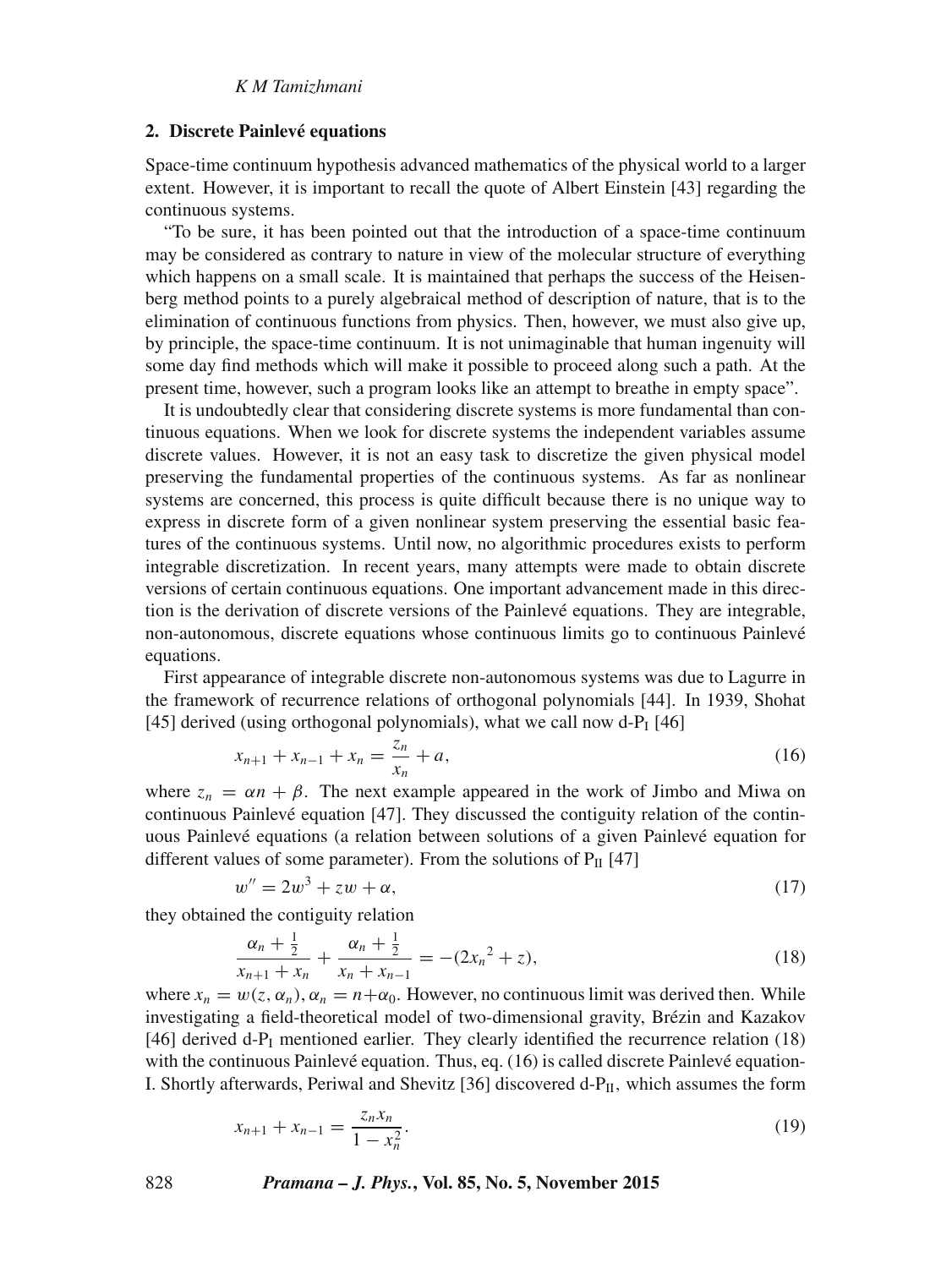At the same time, Nijhoff and Papageorgiou [48] independently derived  $d-P_{II}$  from the similarity from reductions of discrete mKdV equation. Already it becomes clear that discrete Painlevé equation (d-P's) can be derived from different approaches: orthogonal polynomials, reductions and contiguity relations. By now, it is well known that the classification problem of nonlinear ODEs based on the Painlevé property was successful in isolating the integrable equations [37]. In the similar spirit, the necessity to introduce an integrability detector becomes an urgent task. In this context, the singularity confinement criterion [49] for discrete systems played the role of the Painlevé property for continuous case. Discrete Riccati equation

$$
x_{n+1} = \frac{a_n x_n + b_n}{c_n x_n + d_n},
$$
\n(20)

is a well-known integrable first-order discrete system. For second-order systems, to start with, precise functional form of the mapping must be known. In this context, it should be mentioned that the elliptic functions obey addition relation which can be interpreted as discrete equation [50]. In fact, the two-point correspondence

$$
\alpha x_{n+1}^2 x_n^2 + \beta x_{n+1} x_n (x_{n+1} + x_n) + \gamma (x_{n+1}^2 + x_n^2) + \epsilon x_{n+1} x_n + \xi (x_{n+1} + x_n) + \mu = 0,
$$
\n(21)

can be parametrized in terms of elliptic function. This was further generalized by Quispel, Roberts and Thompson (QRT) [51] for three-point mapping. There exist two families of QRT mapping which are symmetric and asymmetric.

The symmetric QRT mapping is of the form [51]

$$
x_{n+1}x_{n-1}f_3(x_n) - (x_{n+1} + x_{n-1})f_2(x_n) + f_1(x_n) = 0,
$$
\n(22)

and the asymmetric form is given by

$$
x_{n+1}x_n f_3(y_n) - (x_{n+1} + x_n) f_2(y_n) + f_1(y_n) = 0,
$$
  
\n
$$
y_n y_{n-1} g_3(x_n) - (y_n + y_{n-1}) g_2(x_n) + g_1(x_n) = 0,
$$
\n(23)

where  $f_i$ 's and  $g_i$ 's are, in general, specific quartic polynomials in the variables. The number of parameters involved in symmetric QRT mapping (22) is 12 and asymmetric QRT mapping (23) is 18. However, after considering all possible transformations, one can show that the number of genuine parameters in asymmetric QRT mapping is 8 and in symmetric QRT mapping is 5 [52]. The QRT mapping possesses an invariant which is biquadratic in  $x$  and  $y$ . Invariant for asymmetric case is given by [52]

$$
x^{2}y^{2}(\alpha_{0} + K\alpha_{1}) + x^{2}y(\beta_{0} + K\beta_{1}) + x^{2}(\gamma_{0} + K\gamma_{1})
$$
  
+
$$
xy^{2}(\delta_{0} + K\delta_{1}) + xy(\epsilon_{0} + K\epsilon_{1}) + y^{2}(\kappa_{0} + K\kappa_{1})
$$
  
+
$$
x(\xi_{0} + K\xi_{1}) + y(\lambda_{0} + K\lambda_{1}) + (\mu_{0} + K\mu_{1}) = 0.
$$
 (24)

Invariant for symmetric case is given by

$$
x^{2}y^{2}(\alpha_{0} + K\alpha_{1}) + x^{2}y(\delta_{0} + K\delta_{1}) + xy^{2}(\delta_{0} + K\delta_{1})
$$
  
+
$$
xy(\epsilon_{0} + K\epsilon_{1}) + x^{2}(\kappa_{0} + K\kappa_{1}) + y^{2}(\kappa_{0} + K\kappa_{1})
$$
  
+
$$
x(\lambda_{0} + K\lambda_{1}) + y(\lambda_{0} + K\lambda_{1}) + (\mu_{0} + K\mu_{1}) = 0.
$$
 (25)

*Pramana – J. Phys.***, Vol. 85, No. 5, November 2015** 829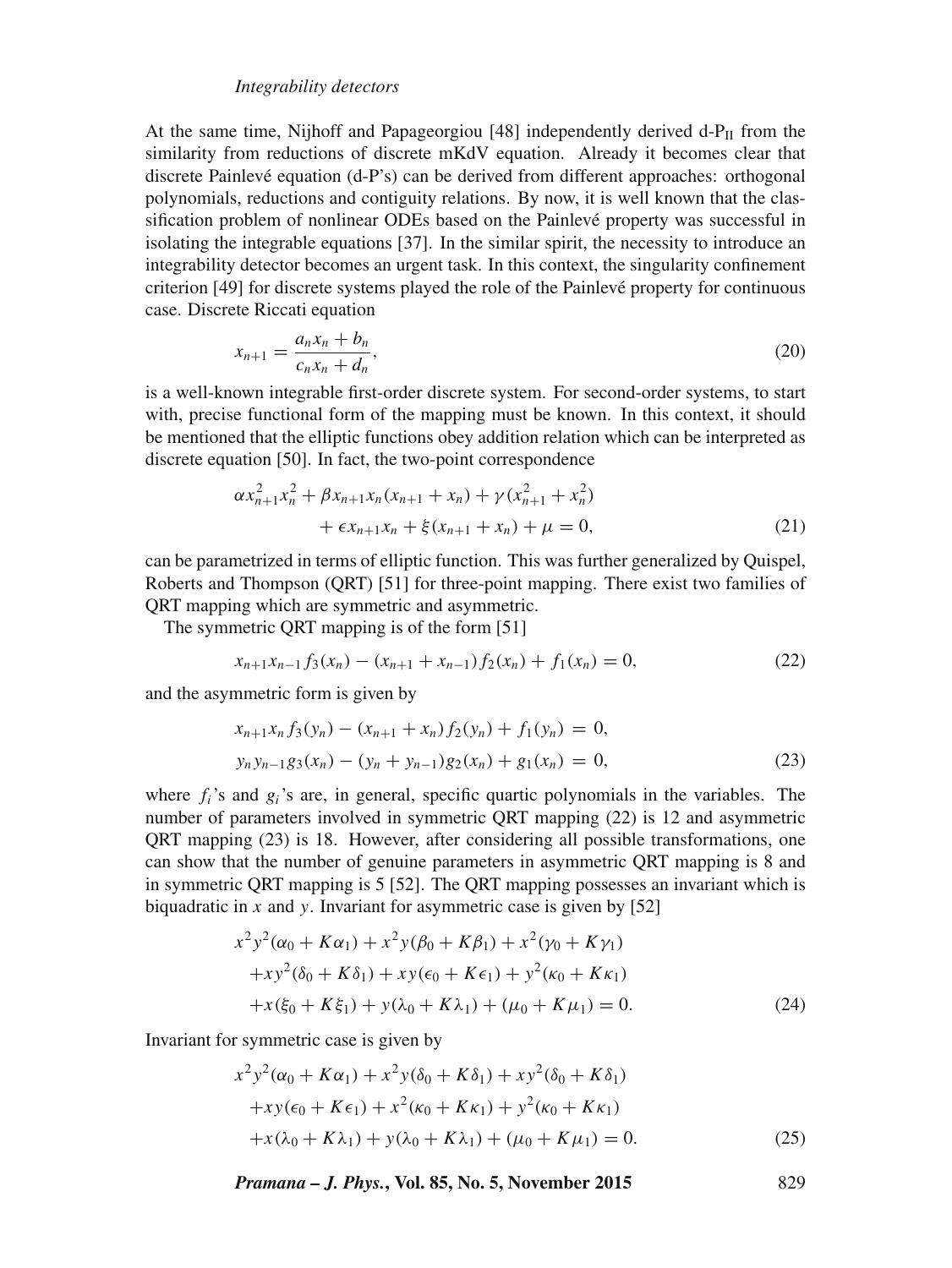This means that,

$$
x_n^2 x_{n+1}^2 (\alpha_0 + K \alpha_1) + x_n^2 x_{n+1} (\delta_0 + K \delta_1) + x_n x_{n+1}^2 (\delta_0 + K \delta_1)
$$
  
+ 
$$
x_n x_{n+1} (\epsilon_0 + K \epsilon_1) + x_n^2 (\kappa_0 + K \kappa_1) + x_{n+1}^2 (\kappa_0 + K \kappa_1)
$$
  
+ 
$$
x_n (\lambda_0 + K \lambda_1) + x_{n+1} (\lambda_0 + K \lambda_1) + (\mu_0 + K \mu_1) = 0,
$$
 (26)

where K plays the role of integration constant. Thus, the solution of the QRT mapping is given in terms of elliptic functions. The integration of symmetric case through invariant goes back to Euler. The integration of asymmetric mapping in terms of elliptic functions was carried out in [53,54].

#### **3. Singularity confinement (SC) [49]**

For the continuous systems, the Painlevé test (ARS) has been used successfully for many years and new integrable systems [37,38] were obtained. For discrete systems an analogue test was proposed by Grammaticos *et al* [49]. For the past few years, it has been productively used and has identified many integrable discrete systems [55]. In particular, using singularity confinement method, the discrete Painlevé equations [55,56] and asymmetric discrete Painlevé equations have been derived [55,57–60]. Singularity confinement test is used to analyse the behaviour around movable singularity of the map. Here, it is important to realize that appearance of infinity in the process of iteration of the rational map is not a real singularity. As pointed out by Kruskal, this difficulty can be avoided by considering the map in the projective space, where infinity is not a singularity. However, if one encounters the indeterminate (ambiguous quantity) like  $\infty - \infty$ , 0/0 and ∞/∞, the mapping is not well defined. The point at which these values appear are singularities of the map. The way to treat this difficulty is to use an argument of continuity with respect to the initial conditions and to introduce a small parameter. For the mapping  $x_{n+1} = f(x_n, x_{n-1})$  at some point it may happen that  $(\partial x_{n+1}/\partial x_{n-1}) = 0$  holds. This is a dangerous situation, because the initial condition disappears from the iteration and as a result, the mapping may lose a degree of freedom. After a finite number of iterative steps, the mapping must recover the lost degree of freedom. Hence, we can say that the discrete system passes the singularity confinement test if the singularities appear spontaneously in the mapping and disappears without loss of degree of freedom after a finite number of steps. This idea can be generalized to N-component mapping. Normally, for a general N-component mapping, N free parameters, introduced by the initial conditions, must be present at every step. Now, it may happen that at some iteration, one (or more) degrees of freedom be lost. The condition for this to occur is that the Jacobian of  $(x'_1, x'_2, \ldots, x'_N)$ with respect to  $(x_1, x_2, ..., x_N)$  vanishes. For a general mapping  $x'_i = f_i(x_k)$  this reads as

$$
J = \begin{vmatrix} \frac{\partial x'_1}{\partial x_1} & \frac{\partial x'_1}{\partial x_2} & \dots & \frac{\partial x'_1}{\partial x_N} \\ \frac{\partial x'_2}{\partial x_1} & \frac{\partial x'_2}{\partial x_2} & \dots & \frac{\partial x'_2}{\partial x_N} \\ \vdots & \vdots & \ddots & \vdots \\ \frac{\partial x'_N}{\partial x_1} & \frac{\partial x'_N}{\partial x_2} & \dots & \frac{\partial x'_N}{\partial x_N} \end{vmatrix} = 0.
$$

Over the years, singularity confinement test was found out to be a very convenient discrete integrability detector. For discrete systems which are integrable through inverse scattering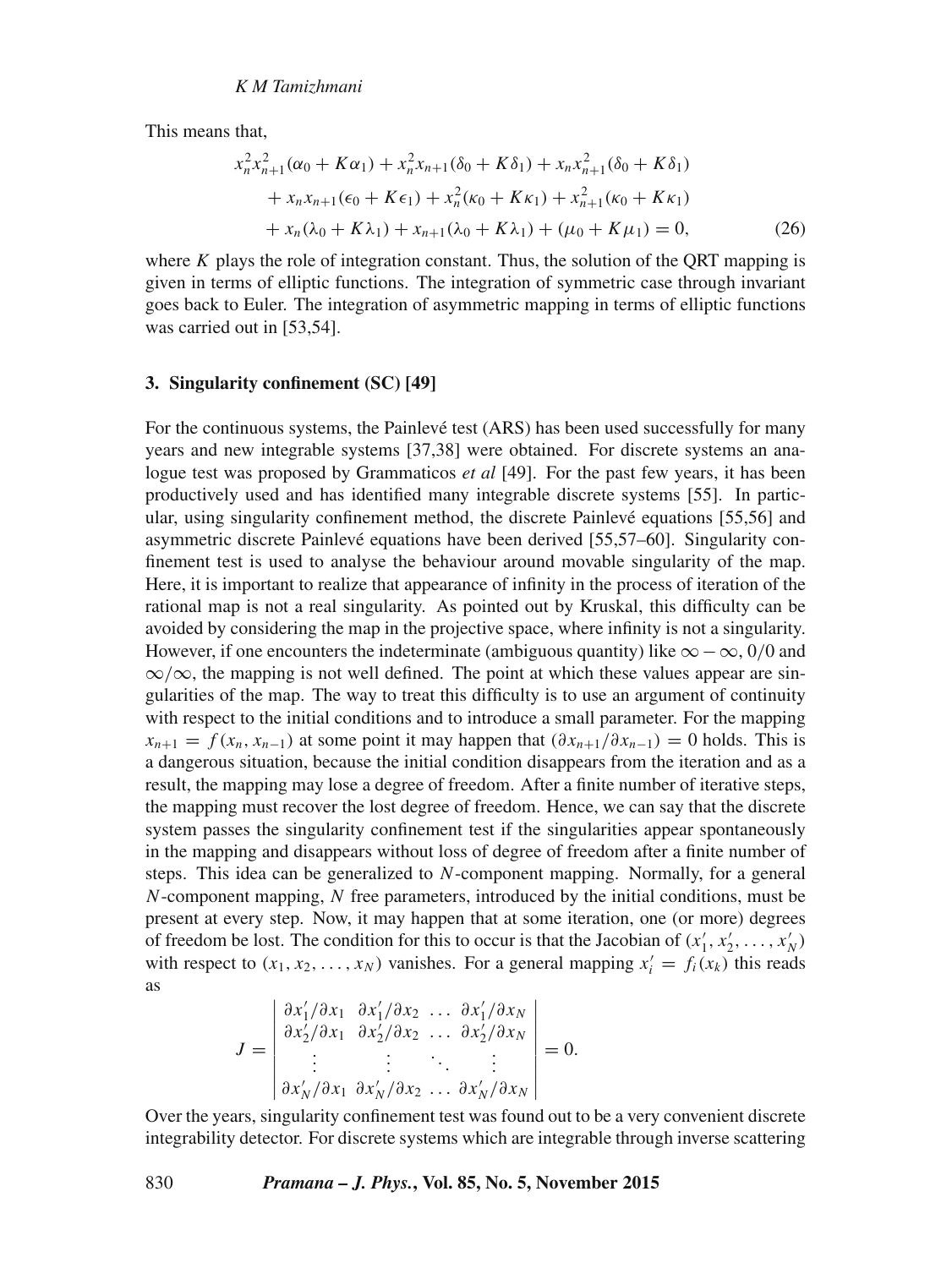transform (IST) methods, singularity confinement holds. However, there exists a rich class of systems [61], the ones integrable by linearization, for which singularity confinement may not pass (just as in continuous case) [42]. Also Hietarinta and Viallet [62] have shown that non-integrable mapping

$$
x_{n+1} + x_{n-1} = x_n + \frac{1}{x_n^2},
$$

also pass the singularity confinement test with singularity pattern {0,  $\infty$ ,  $\infty$ , 0} but having exponential degree growth.

Now, we apply the singularity confinement test to the well-known McMillan mapping [56],

$$
x_{n+1} + x_{n-1} = \frac{2\mu x_n}{1 - x_n^2}.
$$
\n(27)

Singularities are  $x_n \pm 1$ . Assume that  $x_0$  is finite and  $x_1 = 1 + \epsilon$  and we find that  $x_2 =$  $-\mu/\epsilon - (x_0 + \mu/2) + \mathcal{O}(\epsilon)$ ,  $x_3 = -1 + \epsilon + \mathcal{O}(\epsilon^2)$  and  $x_4 = x_0 + \mathcal{O}(\epsilon)$ . Thus, singularity is confined and mapping recovered the memory of the initial conditions through  $x_0$ .

One of the greatest successes of SC is the non-autonomization of discrete systems. Here, it should be remarked that the procedure is based on the assumption that singularity pattern for autonomous and non-autonomous systems are exactly the same. We can de-autonomize the McMillan mapping by considering that the parameters depend on  $n$ . Hence, we have

$$
x_{n+1} + x_{n-1} = \frac{a(n) + b(n)x_n}{1 - x_n^2}.
$$
 (28)

Now assume that  $x_{n-1}$  is finite and  $x_n = \sigma + \epsilon$ , where  $\sigma = \pm 1$ , then we can find that

$$
x_{n+2} = -\frac{b_{n+1} + \sigma a_{n+1}}{2\epsilon} + \frac{a_{n+1} - \sigma b_{n+1}}{4} - x_n + \mathcal{O}(\epsilon),
$$
 (29)

$$
x_{n+3} = -\sigma + \frac{2b_{n+2} - b_{n+1} - \sigma a_{n+1}}{b_{n+1} + \sigma a_{n+1}} \epsilon + \mathcal{O}(\epsilon^2).
$$
 (30)

For  $x_{n+4}$  to be finite, one has to impose the condition

$$
b_{n+1} - 2b_{n+2} + b_{n+3} + \sigma(a_{n+1} - a_{n+3}) = 0,\tag{31}
$$

to hold. Since  $\sigma = \pm 1$ , we have two equations for  $a_n$  and  $b_n$ . By adding and subtracting we get

$$
b_{n+3} - 2b_{n+2} + b_{n+1} = 0,
$$
  

$$
a_{n+3} - a_{n+1} = 0.
$$

Solving them, we get

$$
b_n(\equiv z_n)=\alpha n+\beta
$$

and

$$
a_n = \delta + \gamma (-1)^n.
$$

*Pramana – J. Phys.***, Vol. 85, No. 5, November 2015** 831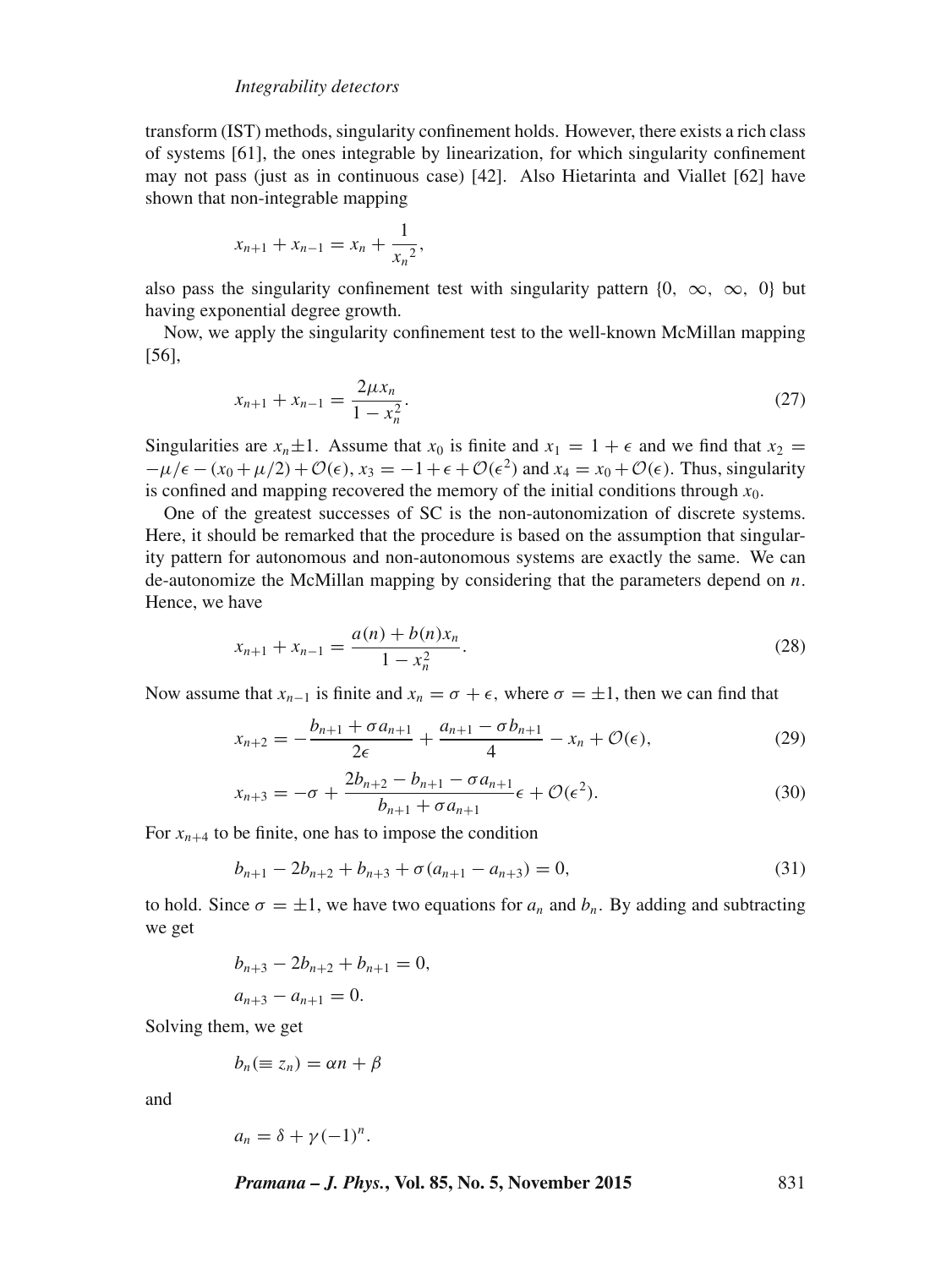Ignoring even–odd dependence  $(a = constant)$ 

$$
x_{n+1} + x_{n-1} = \frac{a + z_n x_n}{1 - x_n^2},\tag{19}
$$

which is the discrete form of  $P_{II}$ .

Discrete forms do exist for all Painlevé equations. This means that there exist discrete systems having each of the Painlevé equations as continuous limit. These discrete equations can be of either  $d$ - or  $q$ -type, depending on whether the independent variable is of additive  $(z_n = \alpha_n + \beta)$  or multiplicative  $(q_n = q_0 \lambda^n)$  type and may belong to either the symmetric or asymmetric form. It must be stressed here that more than one discrete analogues exist for each of the continuous P's. This is already true for symmetric mappings of single variable but all the more so for asymmetric mappings involving two or more dependent variables. The name of a discrete P is based on its continuous limit. The application of singularity confinement method quite often leads to terms of the form  $(-1)^n$ , but also  $j^n$ , where  $j^3 = 1$ ,  $i^n$  and even  $k^n$ , where  $k^5 = 1$ . The existence of binary, ternary, etc. symmetry indicates that the equation is better written as a system of two or three equations. Here, we present the list of discrete Painlevé equations in the symmetric form only.

3.1 *List of discrete Painle*v*é equations*

 $d-P_I$ 

$$
x_{n+1} + x_{n-1} = -x_n + \frac{z_n}{x_n} + 1,
$$

 $d-P<sub>II</sub>$ 

$$
x_{n+1} + x_{n-1} = \frac{z_n x_n + a}{1 - x_n^2},
$$

 $q-P_{III}$ 

$$
x_{n+1}x_{n-1} = \frac{(x_n - aq_n)(x_n - bq_n)}{(1 - cx_n)(1 - x_n/c)},
$$

 $d-P_{IV}$ 

$$
(x_{n+1} + x_n)(x_n + x_{n-1}) = \frac{(x_n^2 - a^2)(x_n^2 - b^2)}{(x_n - z_n)^2 - c^2},
$$

 $q-P_V$ 

$$
(x_{n+1}x_n-1)(x_nx_{n-1}-1)=\frac{(x_n-a)(x_n-1/a)(x_n-b)(x_n-1/b)}{(1-cx_nq_n)(1-x_nq_n/c)},
$$

 $d-P_V$ 

$$
\frac{(x_n + x_{n+1} - z_n - z_{n+1})(x_n + x_{n-1} - z_n - z_{n-1})}{(x_n + x_{n+1})(x_n + x_{n-1})}
$$

$$
= \frac{((x_n - z_n)^2 - a^2)((x_n - z_n)^2 - b^2)}{(x_n^2 - c^2)(x_n^2 - d^2)}.
$$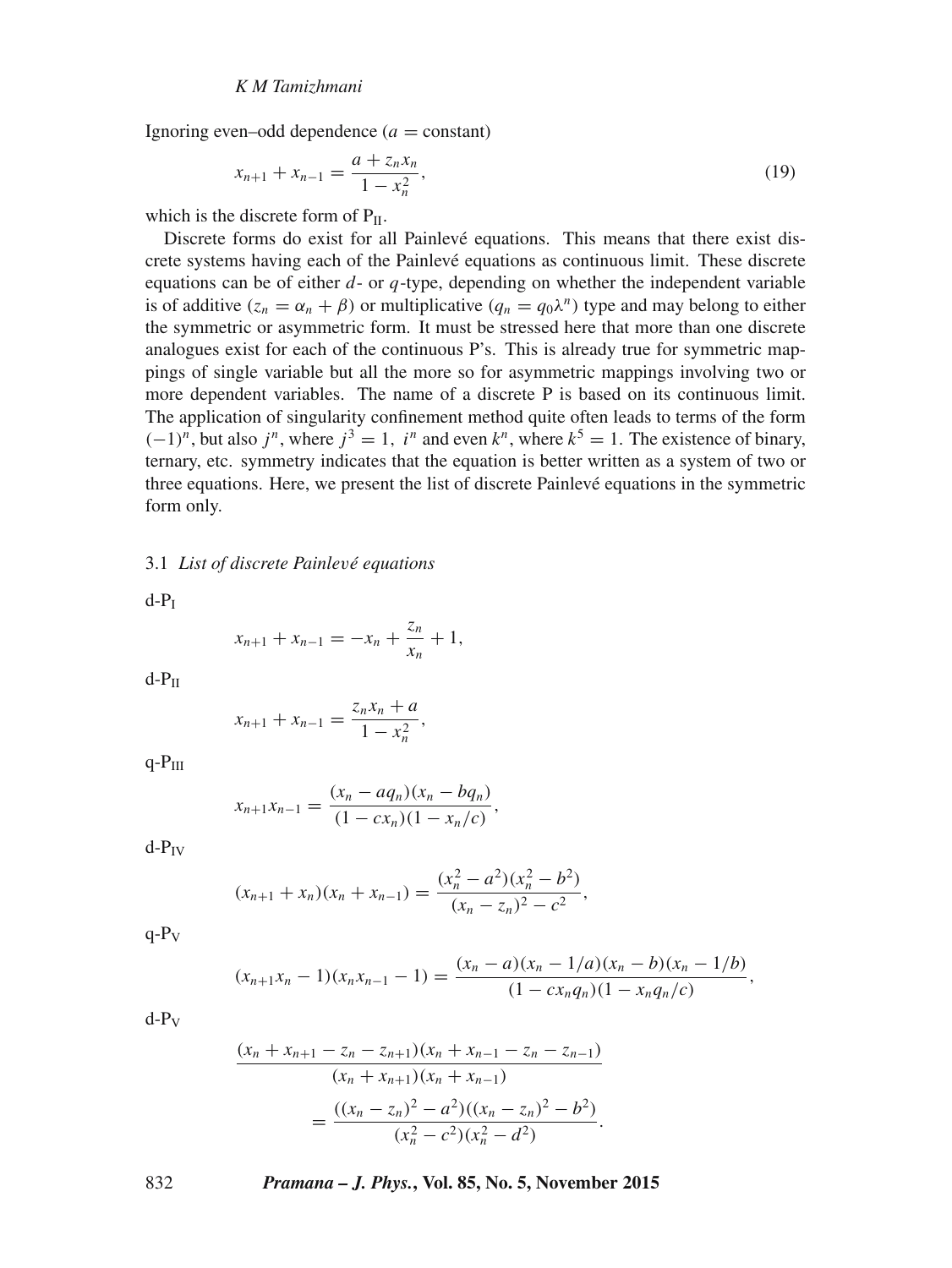$q-P_{VI}$ 

$$
\frac{(x_n x_{n+1} - q_n q_{n+1})(x_n x_{n-1} - q_n q_{n-1})}{(x_n x_{n+1} - 1)(x_n x_{n-1} - 1)} = \frac{(x_n - a q_n)(x_n - q_n/a)(x_n - b q_n)(x_n - q_n/b)}{(x_n - c)(x_n - 1/c)(x_n - d)(x_n - 1/d)},
$$

where  $z_n = \alpha n + \beta$ ,  $q_n = q_0 \lambda^n$  and a, b, c, d are constants. However, it should be remarked that the members of discrete Painlevé equations are infinite. The classification of discrete Painlevé equations based on geometrical description was undertaken in [52,63–65]. Inspired by the work of Okamoto, Sakai [59] classified d-P's in studying rational surfaces in connection to extended Weyl groups and gave a complete classification of the d-P's. However, it was noticed that d-P's can involve more than one dependent variables. The systematic derivation of the asymmetric form of discrete equations was carried out by Kruskal *et al* [58].

Now, we consider asymmetric d- $P_{II}$  and take its continuous limit. Consider d-P with even and odd terms

$$
x_{n+1} + x_{n-1} + x_n = \frac{\alpha n + \beta + \gamma(-1)^n}{x_n} + a.
$$

We can consider even and odd term separately and write

$$
x_{2m+1} + x_{2m} + x_{2m-1} = \frac{z_{2m} + \gamma}{x_{2m}} + a,
$$
  

$$
x_{2m+2} + x_{2m+1} + x_{2m} = \frac{z_{2m+1} - \gamma}{x_{2m+1}} + a,
$$

where  $z_m = \alpha m + \beta$ . Introducing variables  $X_m = x_{2m}$  and  $Y_m = x_{2m+1}$ , we arrive at the asymmetric form

$$
Y_m + X_m + Y_{m-1} = \frac{Z_m + \gamma}{X_m} + a,
$$
  

$$
X_{m+1} + X_m + X_m = \frac{Z_m + \alpha - \gamma}{Y_m} + a,
$$

with  $Z_m = 2\alpha m + \beta$ .

We perform continuous limit of the above equation with  $X = 1 + \epsilon w + \epsilon^2 u$ ,  $Y =$ 1 − ∈ w + ∈<sup>2</sup>u, Z = 1 − ∈<sup>3</sup>m, a = 2,  $\gamma = -\epsilon^3 c/4 \to u = \frac{1}{4}(w^2 - w' + t)$ , with  $t = \epsilon m$ , leading to  $w'' = 2w^3 + 2tw + c$ , i.e.  $P_{II}$ . Thus, it is clear that by choosing appropriate continuous limit, one could get continuous Painlevé equations.

#### 3.2 *Properties of discrete Painle*v*é equations*

Analogues of the properties of the continuous Painlevé equations, the discrete Painlevé equations also have a number of properties. To mention a few:

- (A) Coalescence limits,
- (B) Linearization,
- (C) Bilinear formalism.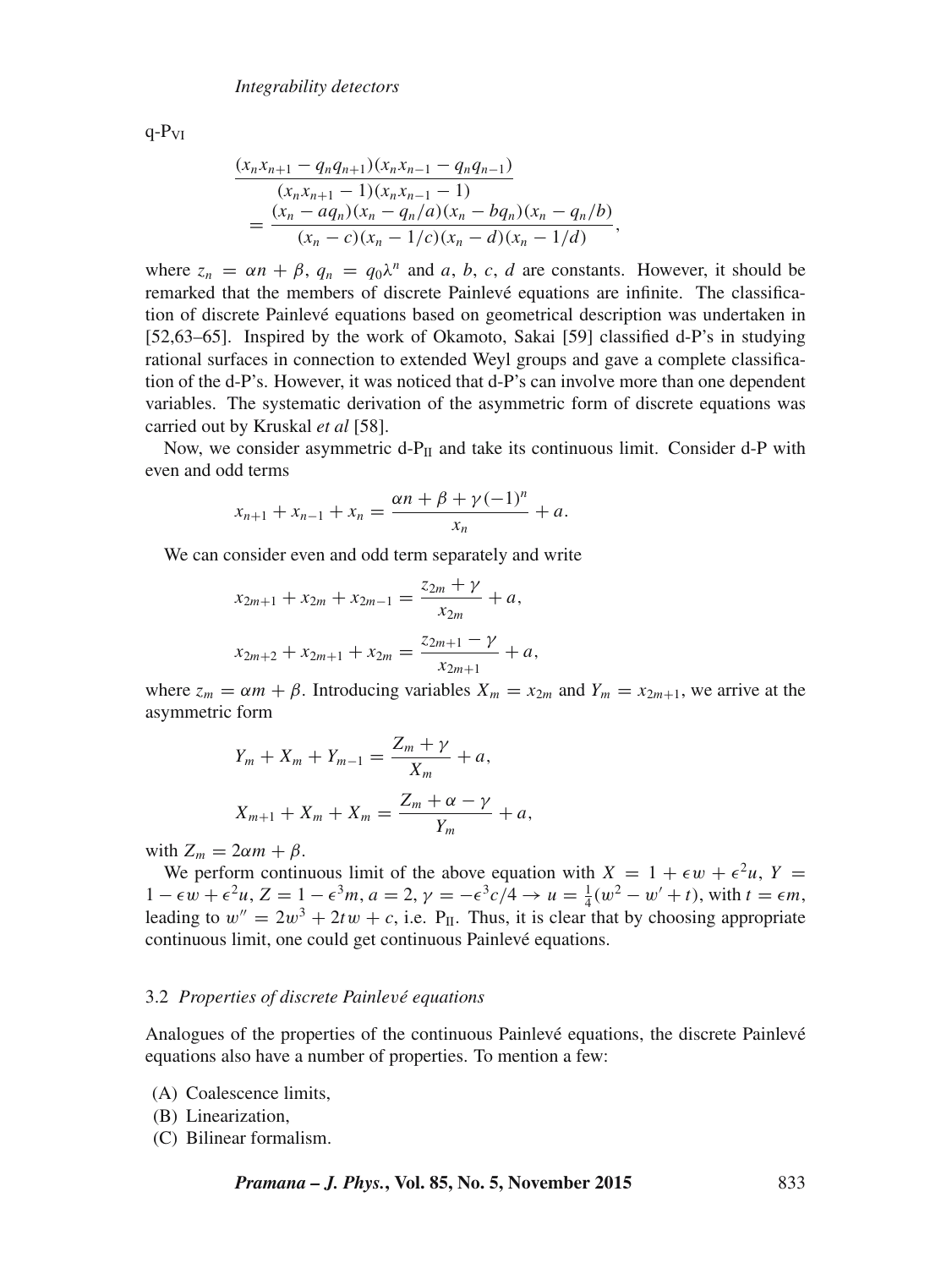#### (A) *Coalescence limits*

Now, we briefly discuss about coalescence limits. Let us recall that from the continuous Painlevé equation six  $(P_{VI})$ , one can obtain other Painlevé equations by taking coalescence limits (through adequate limiting procedure involving the dependent and independent variables and the free constants entering the equation). This process of step-by-step degeneration can be carried out easily. For example, consider  $P_{II}$ 

$$
w'' = 2w^3 + zw + a.
$$

It is well known [18] that by replacing z by  $\epsilon^2 z - (6/\epsilon^{10})$ , w by  $\epsilon w + (1/\epsilon^5)$ , a by  $(4/\epsilon^{15})$ in  $P_{II}$  and taking the limit  $\epsilon \to 0$ ,  $P_{II}$  degenerates into  $P_I$ .

Now, we discuss the degeneration through coalescence limits of the discrete Painlevé equations. As an example, we consider coalescence limits of  $d-P_{II} \rightarrow d-P_I$ . Start with  $d-P_{II}$  equation

$$
X_{n+1} + X_{n-1} = \frac{Z_n X_n + A}{1 - X_n^2}.
$$

Put  $X = 1 + \delta x$ :

$$
4 + 2\delta(x_{n+1} + x_{n-1} + x_n) + \mathcal{O}(\delta^2) = -\frac{Z_n(1 + \delta x_n) + A}{\delta x_n},
$$

where

$$
Z_n = -A - 2\delta^2 z_n, \quad A = 4 + 2\delta a \text{ at } \delta \to 0,
$$

we get

$$
x_{n+1} + x_{n-1} + x_n = \frac{z_n}{x_n} + a,
$$

i.e., precisely d-P<sub>I</sub>. For more details see [55,66].

#### (B) *Linearization*

Special function solutions of continuous Painlevé equations have been studied extensively in [20]. The study of the special function solutions can be done through coalescence limits framework [21,66] for both continuous and discrete Painlevé equations. Here, we give only the linearization and special function solution of  $P_{II}$  and d- $P_{II}$ . We consider the continuous  $P_{II}$  equation:

$$
w'' = 2w^3 + wt + \alpha. \tag{32}
$$

Assume that the solutions of the Riccati equation and Painlevé equation are the same. This means that these two equations must be compatible with each other. So, consider the Riccati equation

$$
w' = a(t)w^{2} + b(t)w + c(t).
$$
\n(33)

Take the first derivative of the Riccati equation and compare the coefficients of the resulting equation with  $P_{II}$  equation and solve for the unknowns. We get the linearizability condition

$$
\alpha = \epsilon_1/2. \tag{34}
$$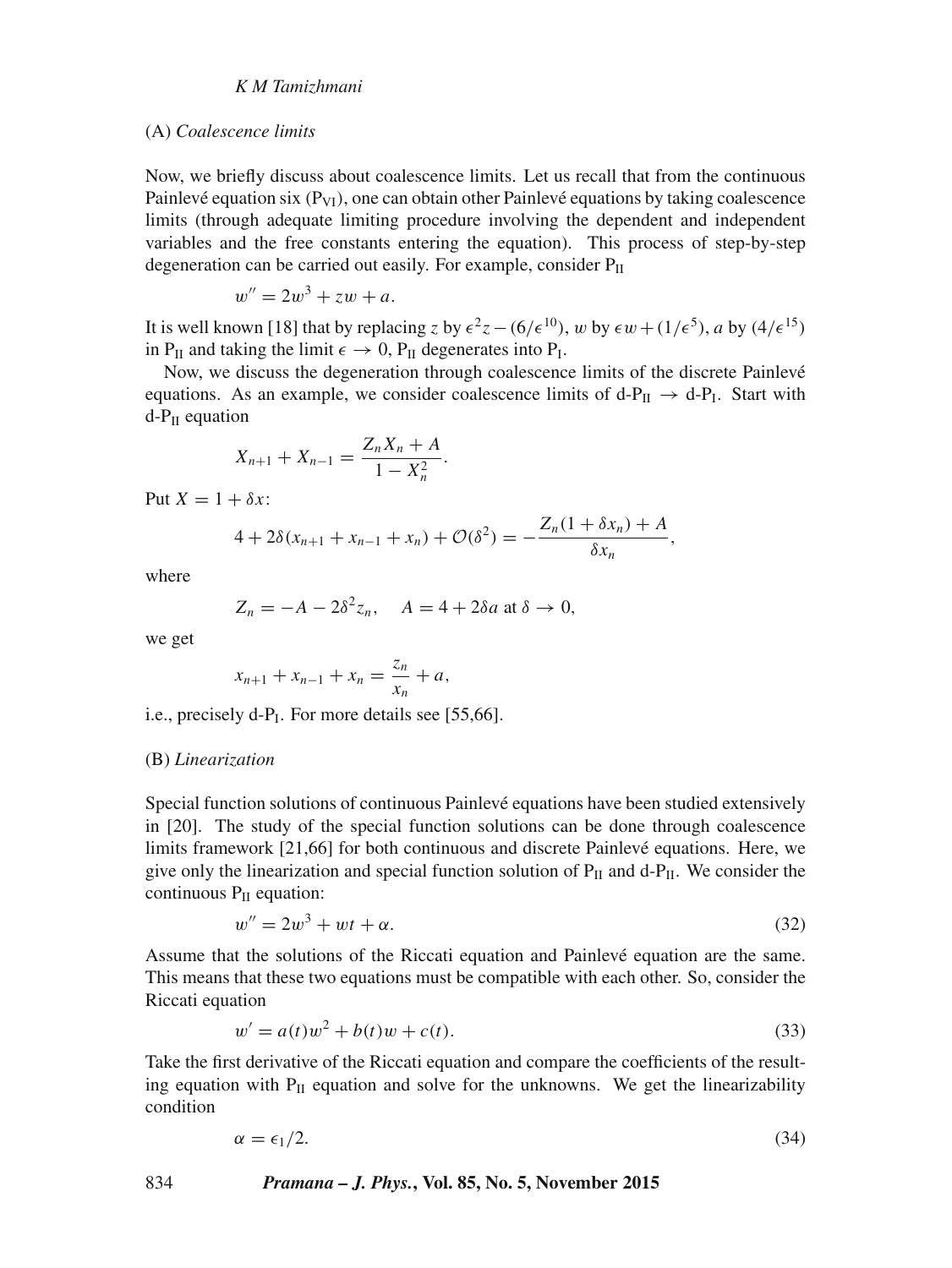The Riccati equation now becomes

$$
\epsilon_1 w' = w^2 + t/2. \tag{35}
$$

Use the Cole–Hopf transformation,

$$
w = -\epsilon_1 u'/u,\tag{36}
$$

to reduce the Riccati equation (35) into the Airy equation

$$
u'' + \frac{t}{2}u = 0.\t\t(37)
$$

As  $\alpha$  is the unique parameter of P<sub>II</sub>, it is not possible to impose further constraints. Similar situation arises in the discrete  $P_{II}$  as well. Here, d- $P_{II}$  equation should be consistent with the discrete Riccati equation

$$
x_{n+1} = \frac{a_n x_n + b_n}{c_n x_n + d_n}.
$$
\n(38)

We start with the discrete  $P_{II}$ 

$$
x_{n+1} + x_{n-1} = \frac{z_n x_n + a}{1 - x_n^2},\tag{19}
$$

where  $z_n = \delta n + z_0$  and a is a constant.

The compatibility of discrete  $P_{II}$  and discrete Riccati equations leads to the following linearizability condition:  $a = \delta/2$ . Thus, we obtain the homographic mapping (discrete Riccati) associated with discrete  $P_{II}$ :

$$
x_{n+1} + 1 = \frac{a + z_n}{2(1 - x_n)}.\tag{39}
$$

Putting  $x_n = P_n/Q_n$  into (39), we obtain  $Q_{n+1} = 2Q_n - 2P_n$  and  $P_{n+1} = (a - 2 +$  $z_n$ ) $Q_n + 2P_n$ . Eliminating  $P_n$  between these two equations, we arrive at the discrete form of the Airy equation

$$
Q_{n+1} - 4Q_n + 2(a + z_{n-1})Q_{n-1} = 0.
$$
\n(40)

Elaborate work has been done on finding special function solutions of discrete Painlevé equations in [21,66–71]. It is worth mentioning that by imposing further restrictions on the parameters, one can obtain other types of solutions such as elementary functions, discrete error, beta and gamma functions etc.

#### (C) *The bilinear formalism for d*-P*'*s

Introduction of tau  $(\tau)$  function for the continuous Painlevé equations was initiated by Okamoto [22–27], in the context of studying the Hamiltonian structures. Hietarinta and Kruskal [72] wrote the Hirota bilinear forms for continuous Painlevé equations. The Hirota bilinear equations were derived for discrete Painlevé equations by Grammaticos *et al* [73,74]. We present here just d- $P_{II}$  as an example.

Consider the symmetric  $d-P_{II}$  equation:

$$
x_{n+1} + x_{n-1} = \frac{zx_n + a}{1 - x_n^2},\tag{19}
$$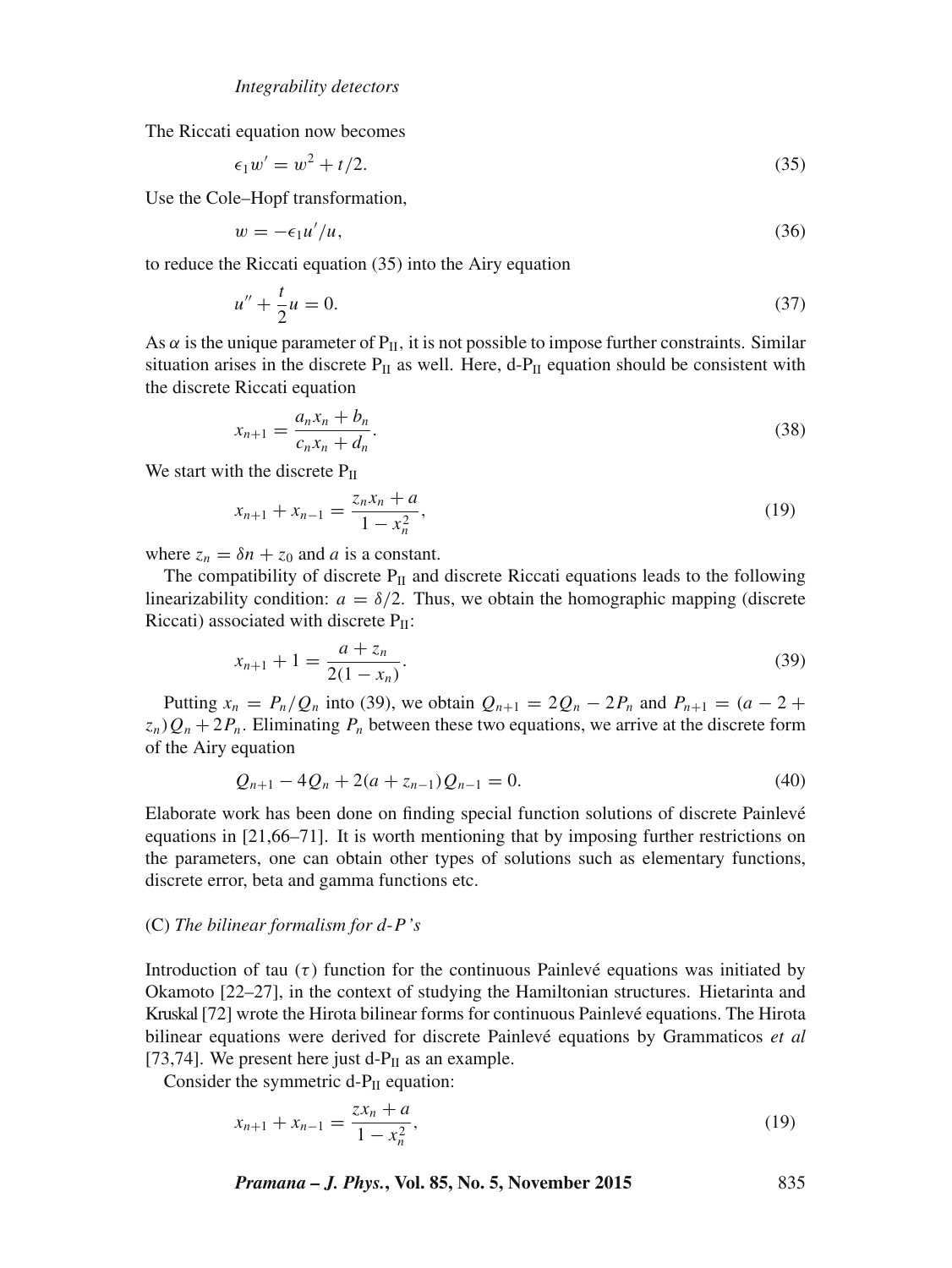with  $z = \alpha n + \beta$ . A detailed study of the d-P<sub>II</sub> singularities leads to the singularity patterns  $\{-1, \infty, +1\}$  and  $\{+1, \infty, -1\}$ . The assumption made in [73,74] was that there exists a relationship between the number of singularity patterns of a d-P and the number of the  $\tau$ -functions necessary for its description. Here, we must introduce two  $\tau$ -functions F and G. As the  $\tau$ -functions are entire, x must involve ratios of such functions. With the appropriate choice of gauge, the ansatz for  $x$  turns out to be

$$
x_n = -1 + \frac{F_{n+1}G_{n-1}}{F_nG_n} = 1 - \frac{F_{n-1}G_{n+1}}{F_nG_n}.
$$
\n(41)

Equating the two rightmost sides of this relation leads to the first bilinear equation for  $d-P_{II}$ :

$$
F_{n+1}G_{n-1} + F_{n-1}G_{n+1} - 2F_nG_n = 0,
$$
\n(42)

and substituting the ansatz into (19) yields the second equation:

$$
F_{n+2}G_{n-2} - F_{n-2}G_{n+2} = z(F_{n+1}G_{n-1} - F_{n-1}G_{n+1}) + 2aF_nG_n.
$$
 (43)

#### 3.3 *Singularity confinement method for differential-difference equation*

Singularity confinement method has been extended to differential-difference equations [60,75,76]. Consider the Toda lattice

$$
\ddot{x}_n = e^{x_{n+1} - x_n} - e^{x_n - x_{n-1}}.
$$
\n(44)

Introduce  $a_n = e^{x_{n+1} - x_n}$ ,  $b_n = \dot{x}_n$ , and rearrange

$$
a_n = a_{n-1} + \dot{b}_n,\tag{45}
$$

$$
b_{n+1} = b_n + \frac{\dot{a}_n}{a_n}.
$$
\n(46)

Let us start with case of single zero. Consider

$$
a_n = \alpha \tau, \tag{47}
$$

where  $\tau = t - t_0$  and  $\alpha = \alpha(t)$  with  $\alpha(t_0) \neq 0$ .

Substituting in the equations, we find that

$$
b_{n+1} = \frac{1}{\tau} + b_n + \frac{\dot{\alpha}}{\alpha},\tag{48}
$$

$$
a_{n+1} = -\frac{1}{\tau^2} + \dot{b}_n + \frac{\ddot{\alpha}}{\alpha} - \left(\frac{\dot{\alpha}}{\alpha}\right)^2 + \alpha \tau.
$$
 (49)

Iterating further, we obtain

$$
b_{n+2} = -\frac{1}{\tau} + b_n + \frac{\dot{\alpha}}{\alpha} - 2\tau \left( \dot{b}_n + \frac{\ddot{\alpha}}{\alpha} - \left( \frac{\dot{\alpha}}{\alpha} \right)^2 \right) - A\tau^2 + \mathcal{O},
$$
  
\n
$$
a_{n+2} = (4A - 7\alpha)\tau + \mathcal{O}(\tau^2),
$$
\n(50)

where A is a quantity which depends on  $\alpha$  and  $b_n$ . On further iteration, we obtain a finite result for  $b_{n+3}$ . Thus, the singularity that appeared at  $b_{n+1}$  due to the simple root in  $a_n$ is confined after two steps. Clearly the vanishing  $a_n$  behaviour examined above which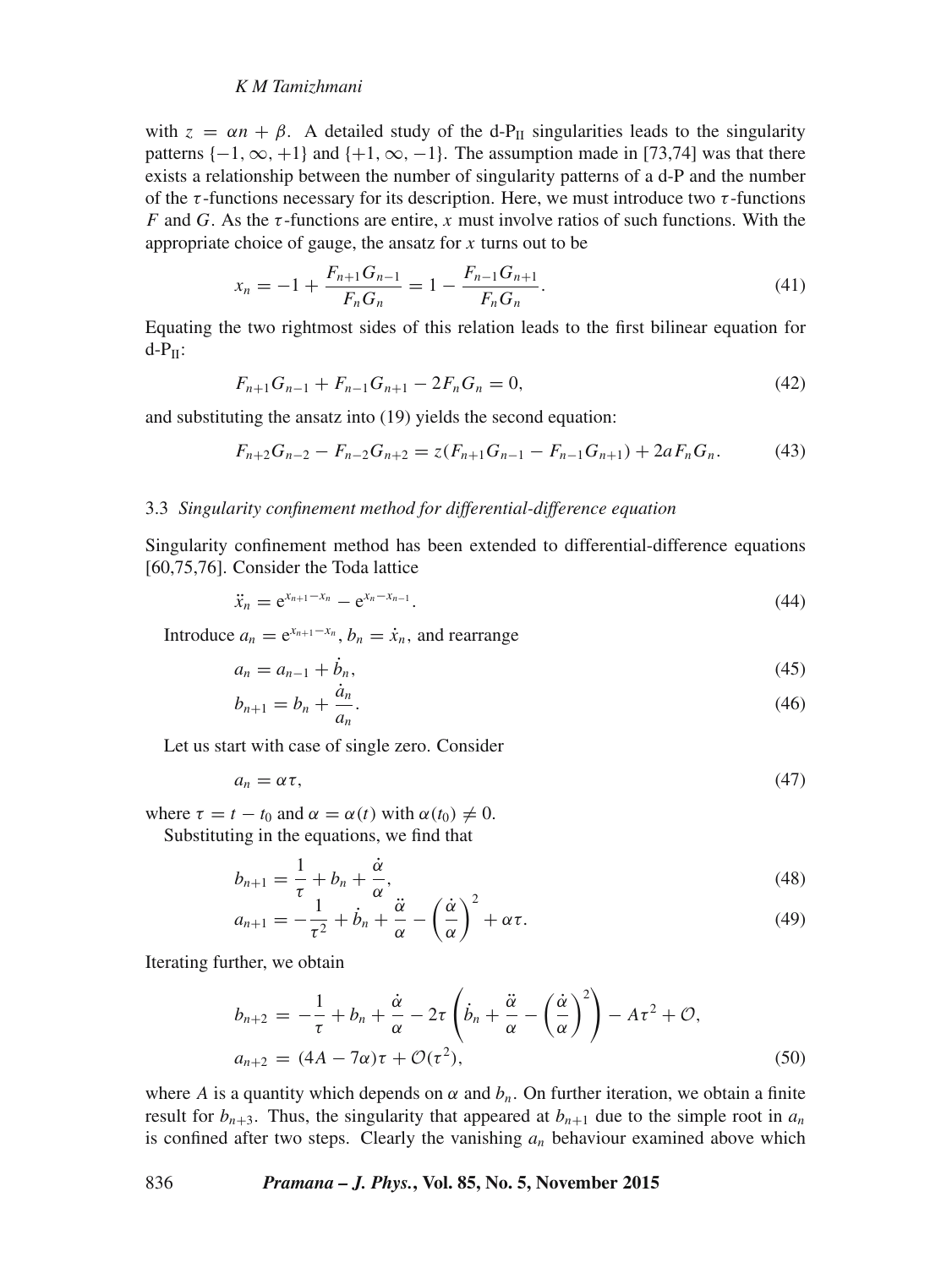induces the divergence of  $b_{n+1}$  is not the only one. One can imagine higher-order zeros of the type  $a_n = \alpha \tau^k$ . Depending on the value of k, more and more intermediate steps are necessary for the confinement of singularity. In principle, the case  $a_n \propto \tau^k$  would necessitate  $k + 1$  steps. However, the simplest singular behaviour is also the most generic one and its study yields the most important integrability constraints for the system. That is, first, the singularities that appear do have the Painlevé property. Secondly, they do not propagate *ad infinitum* under the recursion but they are confined to a few steps.

#### 3.4 *Pre-image non-proliferation*

It is important to note that singularity confinement test is only a necessary condition for the mapping to be integrable. In this context, another crucial aspect of the mapping should be examined. That is, whether the backward evolution of the map introduces any singularity or not. For this purpose, it is important to introduce a notion called pre-image non-proliferation criterian [77]. This means that at each backward evolution there must be a unique pre-image for integrability. Let us start with a very simple example of rational mapping, in which the growth of the number of pre-images must be invoked. In [77,78], we studied the one-component, two-point mapping of the form:

$$
x_{n+1} = f(x_n),\tag{51}
$$

where  $f$  is rational. Singularity confinement considerations lead to

$$
f(x_n) = \alpha + \sum_{k} \frac{1}{(x_n - \beta_k)^{\nu_k}},\tag{52}
$$

with integer  $\nu_k$ , provided that for all k,  $\beta_k \neq \alpha$ . Indeed, if  $x_n = \beta_k$  at some step, then  $x_{n+1}$  diverges,  $x_{n+2} = \alpha$  and  $x_{n+3}$  is finite. So, the mapping propagates without any further difficulty. However, if we consider the 'backward' evolution, then (52) solved for  $x_n$  in terms of  $x_{n+1}$  leads to multideterminacy and the number of pre-images grows exponentially with the number of 'backward' iterations. Indeed, the only mapping of the form (51)–(52) with no growth is just the homographic:

$$
x_{n+1} = \frac{ax_n + b}{cx_n + d},\tag{53}
$$

which is the discrete form of the Riccati equation. Thus, in this case, the argument of slow growth of the number of pre-images of  $x_n$  is essential in deriving the form of the discrete Riccati equation. Veselov [79] has studied the integrability of polynomial mappings and has shown that the mapping  $x_{n+1} = P(x_n, y_n)$ ,  $y_{n+1} = Q(x_n, y_n)$  is integrable (in the sense that it possesses a non-constant polynomial integral  $\Phi(x_n, y_n)$ , if there exists a polynomial change of coordinate variables transforming the mapping to triangular form:

$$
x_{n+1} = \alpha x_n + P(y_n),\tag{54}
$$

$$
y_{n+1} = \beta y_n + \gamma,\tag{55}
$$

for polynomial P. Moreover, he has shown that in this case the complexity of the mapping is bounded. The important feature in (55) is the fact that the equation for  $y_{n+1}$  is linear. Thus, the inversion of (55) is straightforward and hence it has a unique pre-image.

*Pramana – J. Phys.***, Vol. 85, No. 5, November 2015** 837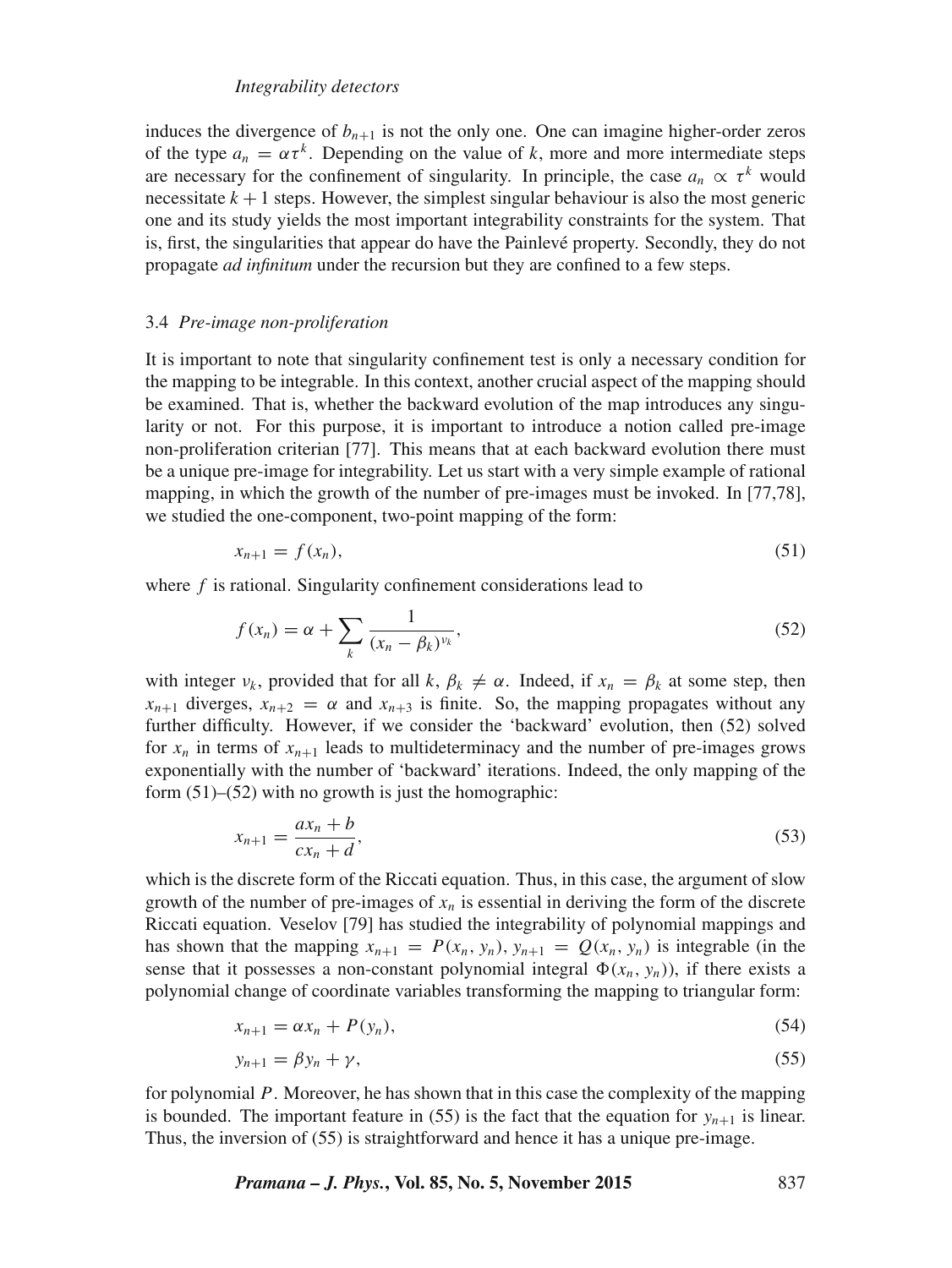#### **4. Algebraic entropy**

The measure of the complexity of the discrete dynamical systems is an interesting area of research [60,79–87]. In recent years, this topic assumes importance in the study of integrability of the dynamics of rational maps [55,62,78,85–87]. It has been observed that the dynamical complexity and degree of the composed map has a close link. One can easily define the algebraic entropy of a map from the growth of the degrees of its iterates. Knowing the degree of the first few iterates, generally, it is possible to find a finite recurrence relation between the degrees which could be solved exactly and obtain a closed form expression. In addition, it is also possible to find the generating function for the degree sequence. Moreover, from the generating function, one can easily find the exact value of the algebraic entropy [62]. First point to remember is that, we should consider the birational map in the projective space. This means that the map is written in terms of the projective coordinates (see Appendix A). By this process the map must have homogeneous degree in both the numerator and the denominator. After cancelling the common factors between the numerator and the denominator, the degree of the map is computed. If birational map is denoted by  $\phi$ , then we can define the sequence  $d_n$  of the degrees of the successive iterates  $\phi^n$  of  $\phi$ . Here,  $d_n$  denotes the number of intersection of the *n*th image of  $\phi$  generic line with a fixed hyperplane. Then growth of the degree sequence  $d_n$  is a measure of the complexity of  $\phi$ . If there is no factorization of the polynomial, the degree sequence  $d_n = d^n$  holds. On the other hand, if some factorization appears, then it induces a drop of the degree and thus the degree sequence should satisfy  $d_n \leq d^n$ . The drop may even be so important that the growth of  $d_n$  becomes polynomial and not exponential. For the convenience of the reader, we give a necessary background from algebraic geometry [88] about degree. An algebraic curve is a curve which is determined by some polynomial equation

$$
f(x, y) = \sum a_{ij} x^i y^j = 0.
$$
 (56)

The degree of the curve is the degree of the polynomial  $f(x, y)$ . For computing the degree, we need an important theorem from algebraic geometry, the Etienne Bézout (1779) theorem.

Bézout theorem is concerned with the number of intersection points of two curves in the projective plane.

## **Claim: [88]**

*The number of intersection of two algebraic cur*v*es is equal to the product of their degrees, if they ha*v*e no common components*.

If X and Y are two algebraic curves without any non-constant common point in  $P^2$ of degree  $m$  and  $n$  respectively, then the number of intersection points does not exceed mn provided the curves are not tangent to each other at any of their intersection points. Bézout theorem is used by many authors in different contexts. In 1965, Artin and Mazur [89] used Bézout's theorem to prove that the number of isolated periodic points of a map grows at most exponentially. It is interesting to note that topological entropy was introduced in [90]. This idea can be explained as follows. Let  $\phi$  be a continuous mapping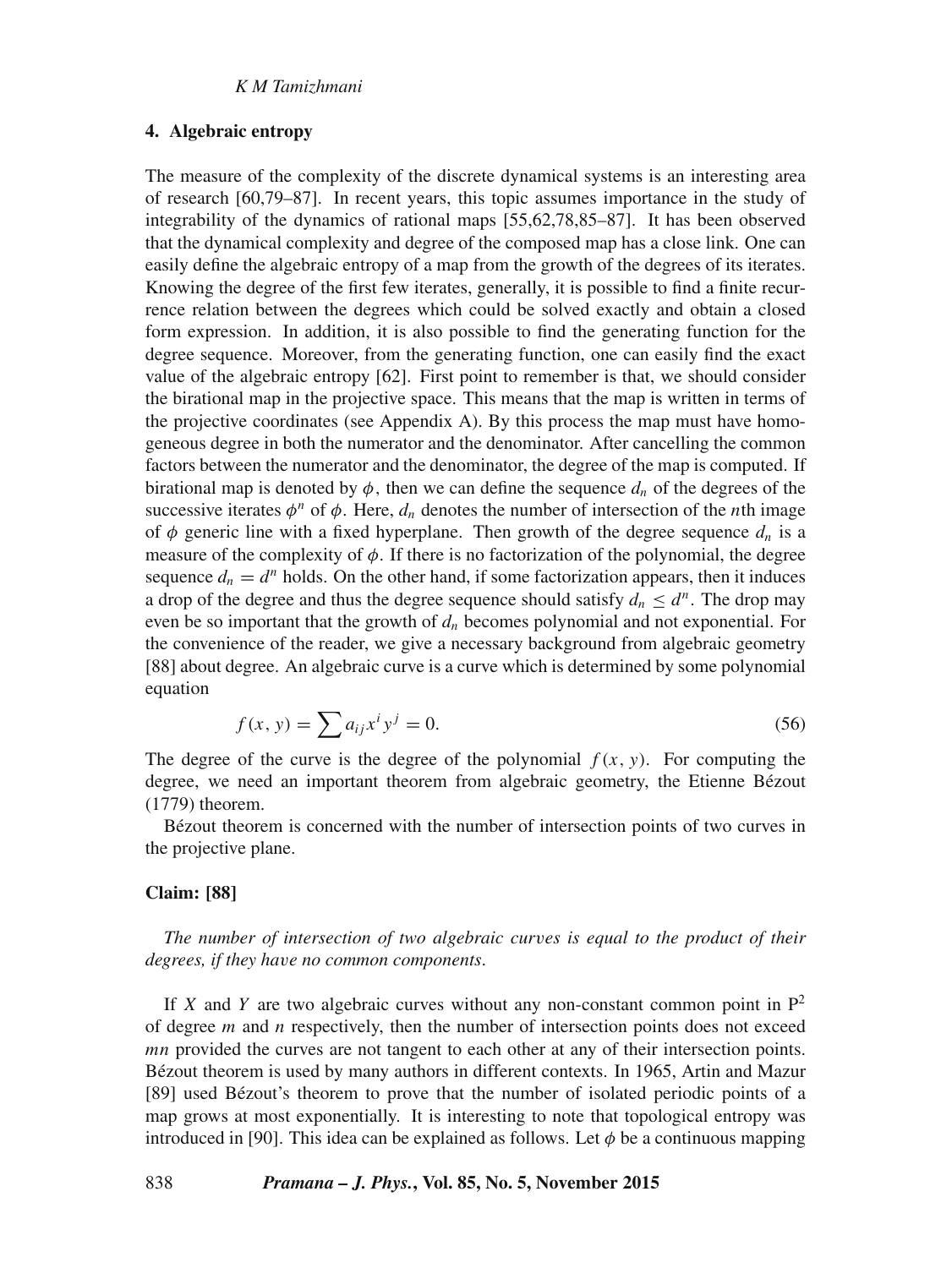of X into itself. The topological entropy  $h(\phi, U)$  of a mapping  $\phi$  with respect to a cover  $U$  is defined as

$$
h(\phi, U) = \lim_{n \to \infty} \frac{H_n}{n},
$$

where  $H_n$  satisfies  $H_{m+n} \leq H_m + H_n$  and  $H_n \geq 0$ , for all positive integers m, n. (for any open cover U of a compact topological space  $X, N(U)$  denotes the member of sets in a subcover of minimal cardinality. Define  $M(U) = \log N(U)$ , the entropy of U. For any two covers U and W,  $U \vee W = \{A \cap B \mid A \in U, B \in W\}$  defines their joint. Now  $H_n$  is defined as  $H_n = H(U \vee \phi^{-1}U \vee \cdots \vee \phi^{-n+1}U)$ ). The above limit exists and is finite (for more details, see [90]). In 1990, Arnold [80] introduced the concept of topological complexity of the intersection of a submanifold, moved by a dynamical system with a given submanifold of the phase space, that can increase with time and proved that the Morse and Betti numbers of the transversal intersection 'generally' grow atmost exponentially. Bellon and Viallet [81,82] introduced the concept of algebraic entropy (which is in the same spirit of topological entropy) for studying iterates of rational maps, measuring the rate at which the algebraic degree of the *n*-iterate of the map grows as a function of *n*, which is defined as

$$
\epsilon(\phi) = \lim_{n \to \infty} \frac{1}{n} \log(d_n). \tag{57}
$$

Here again  $d_n$  satisfies  $d_{m+n} \leq d_m + d_n$ . Using certain basic facts from the analysis, we can prove that the limit exists and is finite [91]. The main idea is that there exists a close link between the dynamical complexity of a mapping and degree of the iterates. Here, it is very important to note the comments of Veselov [79]. He has pointed out that "integrability has an essential correlation with the weak growth of certain characteristics". The concept of algebraic entropy has been used by Heitarinta and Viallet [62] to study the integrability of rational maps. By blending the singularity confinement method and algebraic entropy, integrability of many autonomous and non-autonomous maps and differentialdifference equations have been studied in a series of papers [85,86,92]. It has been observed that

- (1) The degree growth of a generic map is exponential,
- (2) exponential degree growth indicates non-integrability of the map,
- (3) polynomial degree growth indicates that the map is integrable and
- (4) linear degree growth indicates that the map is linearizable.

As an application of the method of algebraic entropy, we consider the map [86]

$$
x_{n+1} + x_{n-1} = \frac{a}{x_n} + \frac{1}{x_n^2}.
$$

Let us introduce the homogeneous coordinates  $x_0 = p$ ,  $x_1 = q/r$ , where we assume that deg  $p = 0$ , deg  $q = 1$  and deg  $r = 1$ . Now, in terms of homogeneous coordinates the first few iterates of the mapping can be written as

$$
x_2=\frac{r^2+aqr-pq^2}{q^2},
$$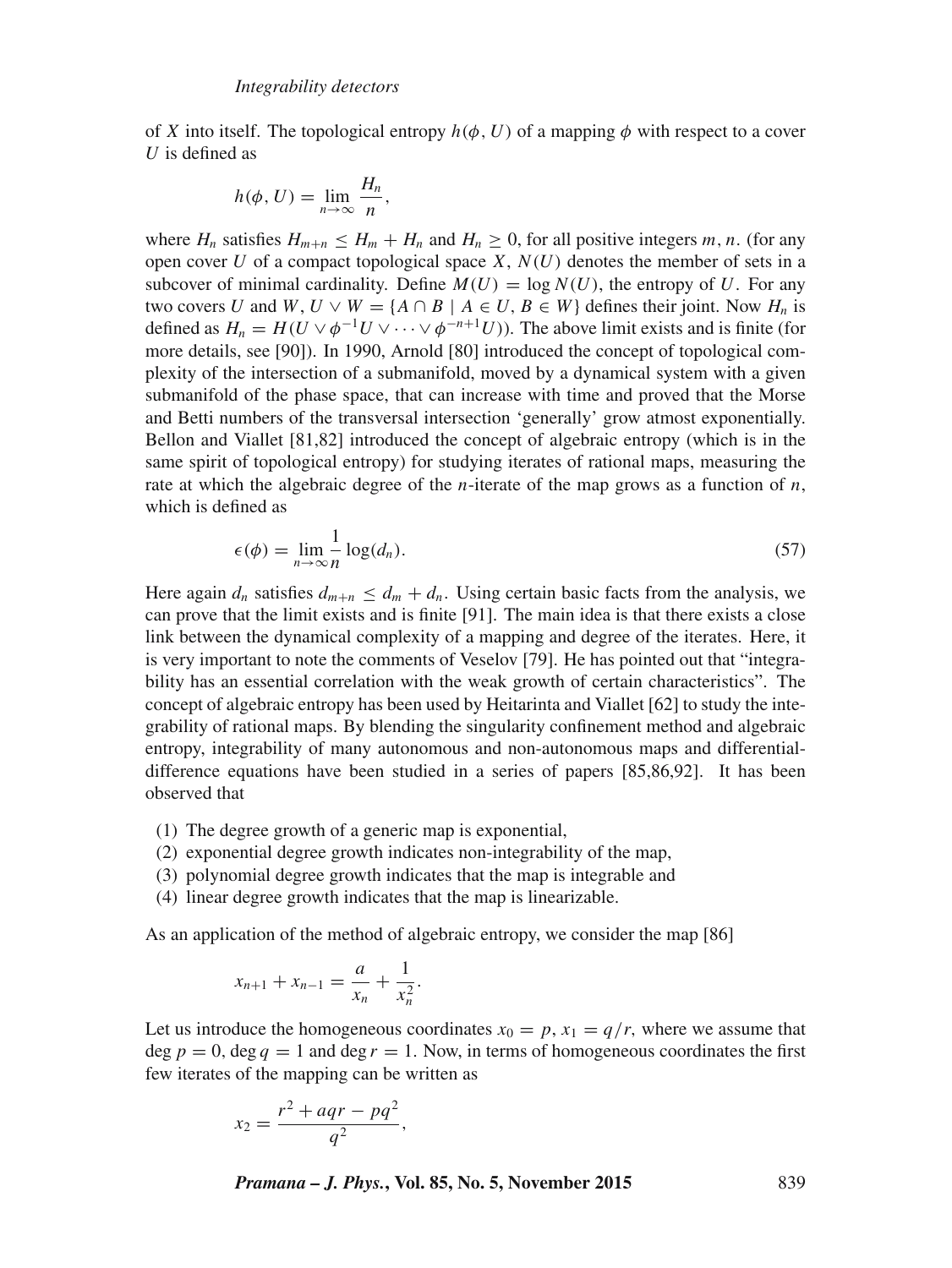$$
x_3 = \frac{q\mathbf{p}_4}{r(r^2 + aqr - pq^2)^2},
$$
  
\n
$$
x_4 = \frac{(r^2 + aqr - pq^2)\mathbf{p}_6}{\mathbf{p}_4^2},
$$
  
\n
$$
x_5 = \frac{\mathbf{p}_4\mathbf{p}_9}{r\mathbf{p}_6^2},
$$

where  $\mathbf{p}_k$ 's are polynomials in p, q of degree k. It is clear that the degree of each iterate can be computed as follows:  $0, 1, 2, 5, 8, 13, 18, 25, 32, 41, \ldots$ . From the above sequence of the degree, we can arrive at the general formulae:  $d_{2n} = 2n^2$  and  $d_{2n+1} = 2n^2 + 2n + 1$ . As the degree growth obeys polynomial expression, by using (57) one can easily show that the algebraic entropy  $\epsilon(\phi)$  is vanishing. This clearly indicates the integrability of the mapping.

Most important application of the algebraic entropy is that this method can be used in combination with singularity confinement to find non-autonomous forms of the integrable mapping. For this purpose, one of the basic assumptions one can make is that the degree growth of the autonomous and non-autonomous mapping should be the same. The first step in the de-autonomization procedure is to assume that the parameters in the mapping depend on n. As the generic mapping is of exponential growth, at some stage of the iteration the degree might be different from that of the autonomous case. At this stage, we need to impose certain restrictions on the parameters to bring down the degree. Solving the constraints of the unknown parameters, we get the non-autonomous integrable mapping. As an application, again we consider the same mapping mentioned earlier but now with  $a = a(n) = a_n$  [86]

$$
x_{n+1} + x_{n-1} = \frac{a_n}{x_n} + \frac{1}{x_n^2}.
$$

Again, by using the projective coordinates, we arrive at each iteration:

$$
x_2 = \frac{r^2 + a_1qr - pq^2}{q^2},
$$
  
\n
$$
x_3 = \frac{qQ_4}{r(r^2 + a_1qr - pq^2)^2},
$$
  
\n
$$
x_4 = \frac{(r^2 + a_1qr - pq^2)Q_7}{qQ_4^2},
$$
  
\n
$$
x_5 = \frac{qQ_4Q_{12}}{r(r^2 + a_1qr - pq^2)Q_7^2}
$$

where  $\mathbf{Q}_k$ 's are polynomials in p, q of degree k.

Therefore, we obtain the degrees as follows:  $0, 1, 2, 5, 9, 17, \ldots$ 

Observe that the degree  $d_5$  in the autonomous case is 8 whereas it is 9 in the nonautonomous case. As per our assumption, the degree growth should be the same for both autonomous and non-autonomous cases. So, at the iteration  $x<sub>5</sub>$ , we should impose

,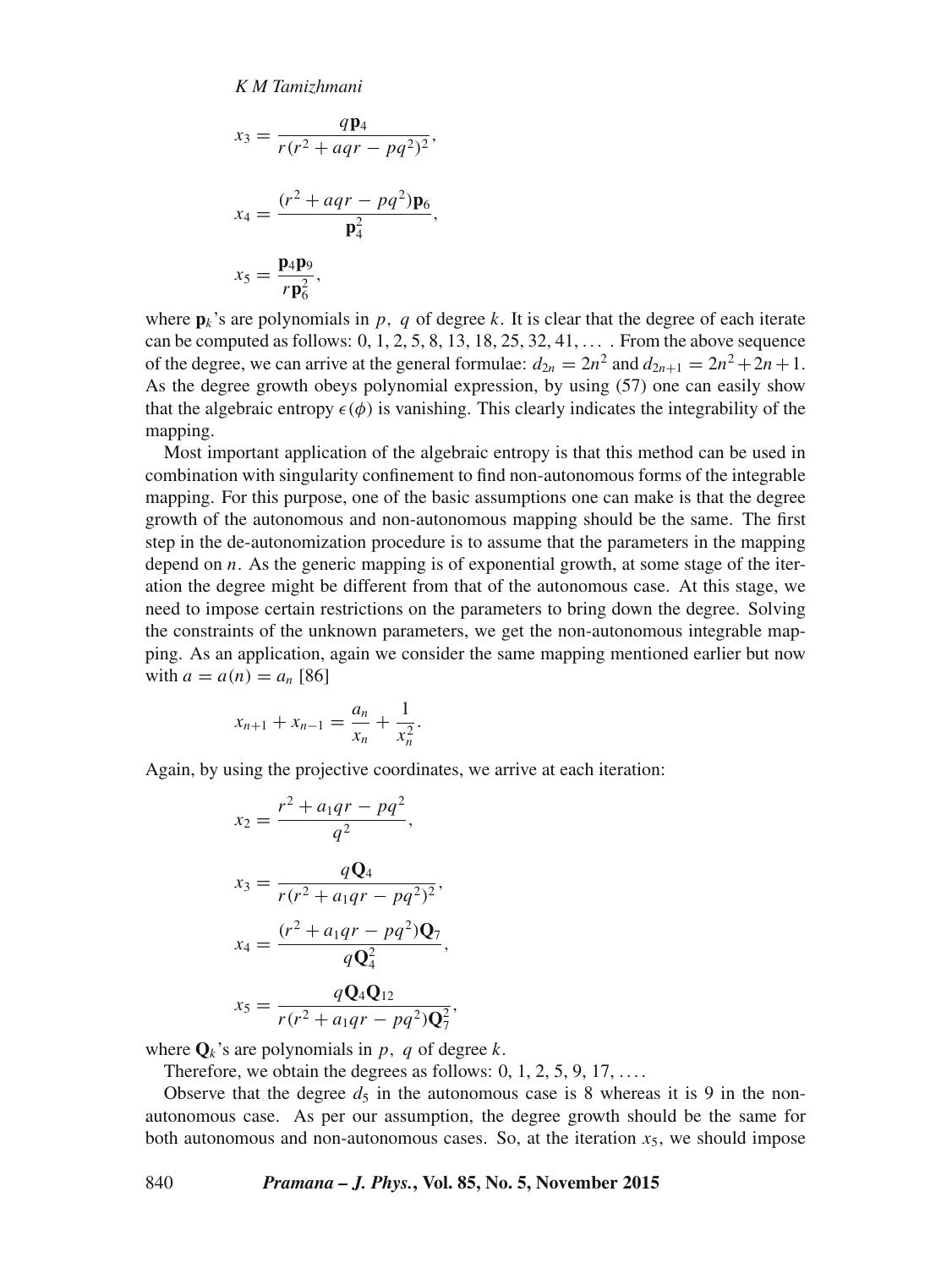restrictions on the parameter  $a_n$  to bring down the degree from 9 to 8. We obtain the constraints

$$
a_{n+1} - 2a_n + a_{n-1} = 0. \tag{58}
$$

Solving (58), we get  $a_n = \alpha n + \beta$ . Hence, we obtain the non-autonomous mapping

$$
x_{n+1} + x_{n-1} = \frac{\alpha n + \beta}{x_n} + \frac{1}{x_n^2}.
$$

The degree sequence of this mapping is exactly the same as the autonomous mapping discussed earlier. In that case the degree growth obeys polynomial expression. Hence we conclude that for the non-autonomous mapping the algebraic entropy also vanishes. Thus, we conclude the non-autonomous mapping as well integrable.

## 4.1 *Algebraic entropy for linearizable mapping*

Consider the discrete Riccati equation

$$
x_{n+1} = \frac{\alpha x_n + \beta}{\gamma x_n + \delta}.
$$

By applying the algebraic entropy analysis one can find

$$
\{d_n\} = \{1, 1, \dots\}.
$$

Obviously, the degree growth is linear and hence the given map is linearizable.

Our second example is

$$
x_{n+1} = ax_{n-1} \left( \frac{x_n - a}{x_n - 1} \right).
$$

The degrees of this map is  $0, 1, 2, 3, 4, \ldots$ . Again the degree growth is linear and hence the mapping is linearizable.

Our final example is a non-integrable map

$$
x_{n+1} = ax_{n-1}\left(x_n + \frac{1}{x_n}\right).
$$

Here, we can find that the degree sequence is 0, 1, 2, 4, 8, 14, 24, 40, 66, 108,  $\dots$ . Notice that the degree growth is exponential. Therefore, the above map is non-integrable.

#### 4.2 *Algebraic entropy for differential-difference systems*

In this section, we extend the algebraic entropy method to differential-difference equations. We consider the semidiscrete KdV equation [93]:

$$
u_{n+1} = u_{n-1} + \frac{u'_n}{u_n},
$$
\n(59)

As before, we start with  $u_0 = p$ ,  $u_1 = q/r$ , where deg  $p = 0$ , deg  $q = 1$ , deg  $r = 1$  and deg  $t = 1$  and compute the first few iterates of (59). We thus obtain

$$
u_2 = \frac{pqr - q'r - qr'}{qr},\tag{60}
$$

$$
u_3 = \frac{q^2(pqr - q'r - qr' + r'^2 - rr'') + r^2(p'q^2 + qq'' - q'^2)}{(pqr - q'r - qr')qr},
$$
(61)

*Pramana – J. Phys.***, Vol. 85, No. 5, November 2015** 841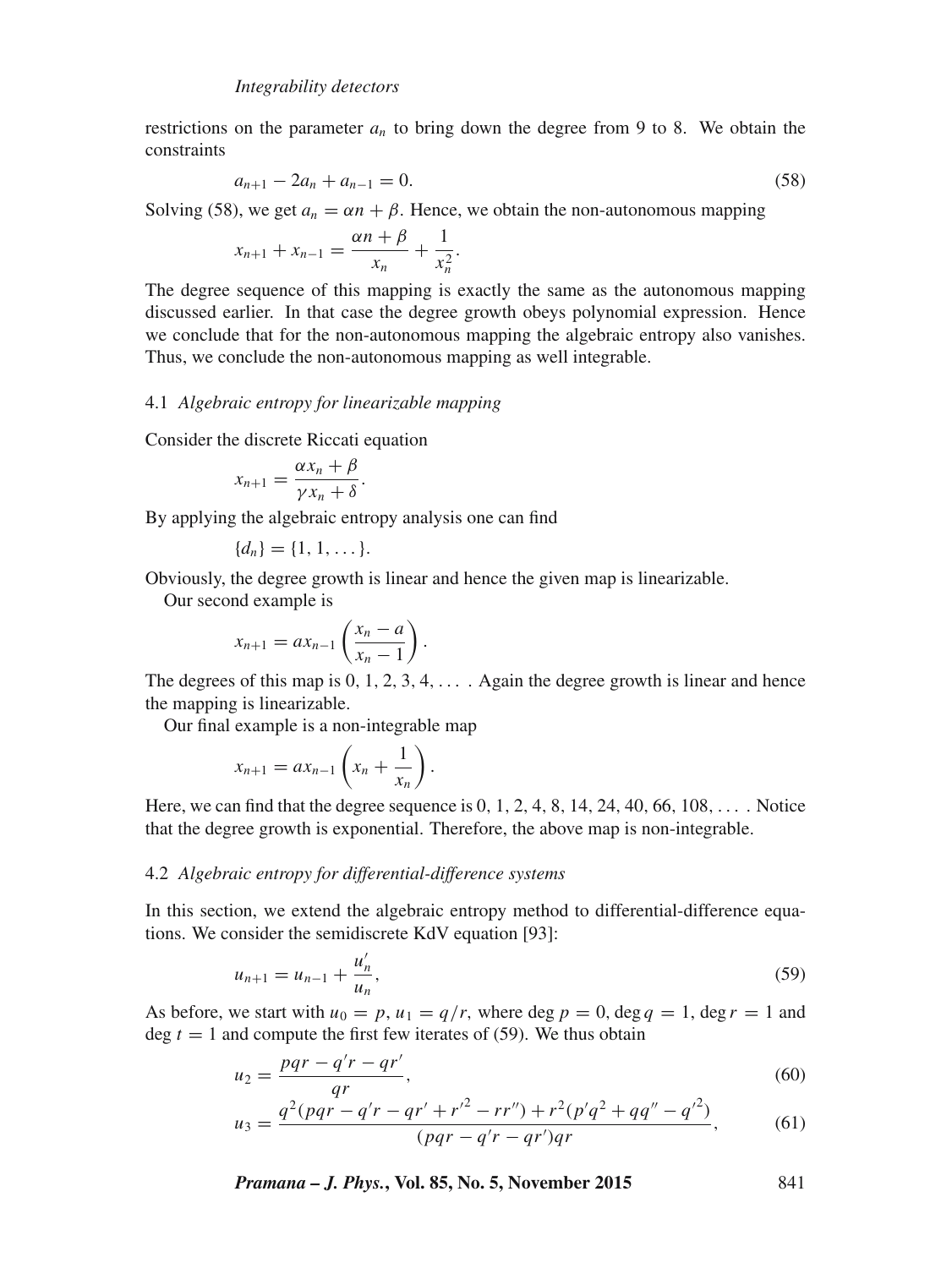and so on. Computing the degree of the successive iterates, we find  $d_n = 0, 1, 2, 4$ , 7, 11, 16, 22,... i.e., given by  $d_n = (n^2 - n + 2)/2$  for  $n > 0$ . The fact is that the degree growth is polynomial and hence the system (59) is integrable.

## **5. Conclusion**

In this short review, we briefly pointed out the historical background (certainly not a complete one) of considering the differential equations over a complex domain. The main theme is to search for differential equations whose general solution is single-valued and analytic. This led to the discovery of six Painlevé transcendents. The discovery of singularity confinement and introduction of algebraic entropy have been discussed and their effectiveness with examples from maps and differential-difference equations was demonstrated. Certain properties of d-P's have also been discussed. However, in this short review, we did not consider many other important developments in this domain. To mention a few:

- (1) Nevanlinna theory: Growth of solutions near infinity [85,94–99].
- (2) Ultra discrete Painlevé equations [17,61,100–103].
- (3) Singularity confinement for lattice systems, cellular automation [104].
- (4) Algebraic entropy for lattice system [105].
- (5) Linearizable equations [106,107].
- (6) Discrete Painlevé equations over finite field [108].

Interested readers may consult [42, 51, 52, 55–71, 73–79, 81–86, 98–101, 104, 106, 107, 109–124] for further reading.

#### **Acknowledgements**

Author thanks the referee for valuable suggestions. He also takes this opportunity to thank M Lakshmanan for introducing him to the field of integrable systems thirty-four years ago. The author wishes to express his gratitude to B Grammaticos and A Ramani who have accepted him in their research group and for direct collaborations. He is particularly grateful to B Grammaticos for his criticism and comments, which has helped in improving the manuscript a lot.

#### **Appendix A [88]**

#### **DEFINITION**

An affine space over the field C is a vector space  $C^n = A^n$ . Affine variety  $X \subset A^n$  is the common zero locus of a collection of polynomials  $f_k \in C[x_0, x_1, \ldots, x_n]$ .

## DEFINITION

Projective *n*-space  $P<sup>n</sup>$  can be interpreted as

$$
P^n=\frac{C^{n+1}\setminus\{0\}}{\sim},
$$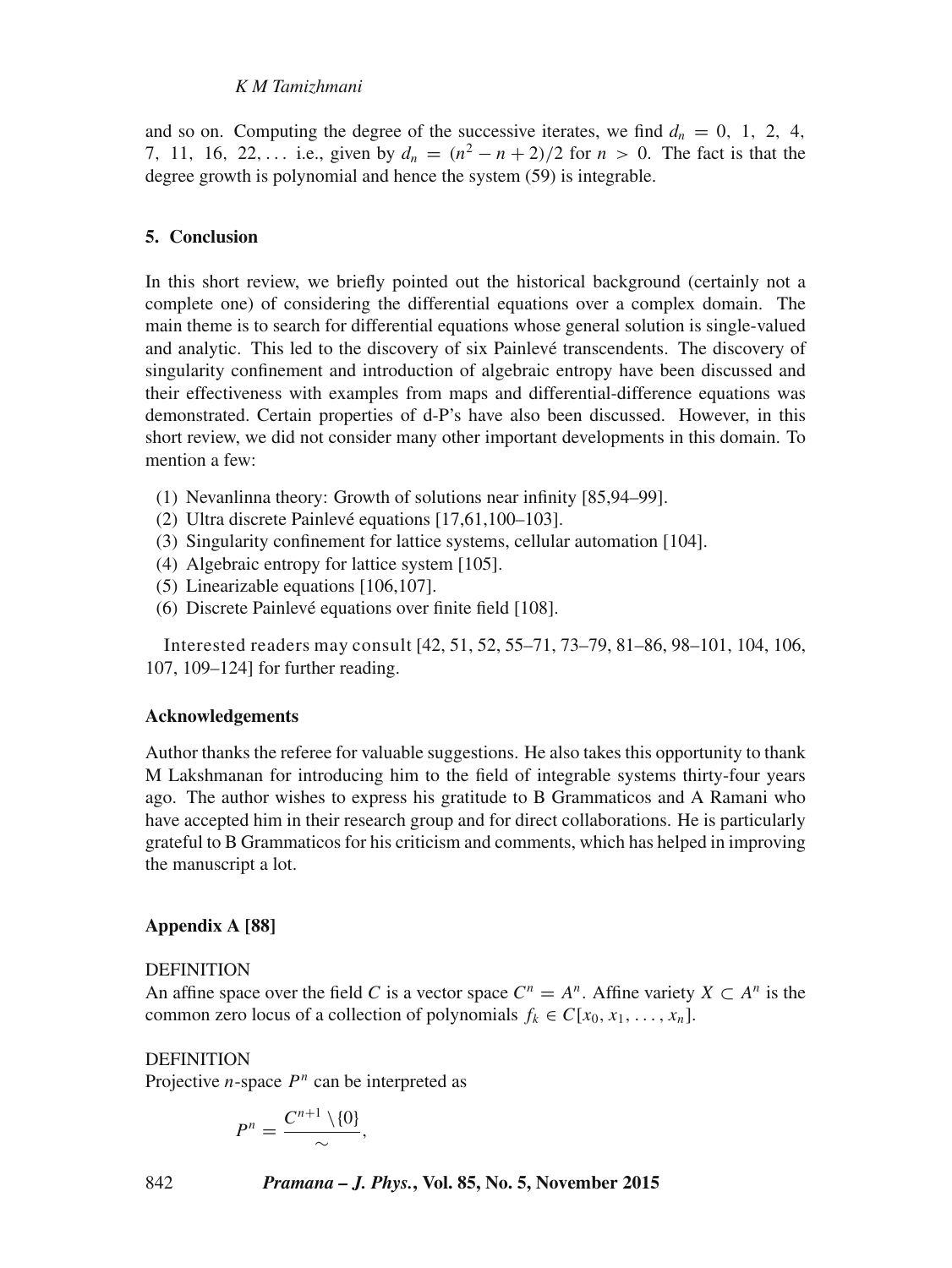where  $\sim$  denotes the equivalence relation of points lying on the same line through the origin. If  $(x_0, x_1, \ldots, x_n) \sim (y_0, y_1, \ldots, y_n) \Leftrightarrow$  there exists a complex number  $\lambda \neq 0$ such that  $(y_0, y_1, \ldots, y_n) \sim (\lambda x_0, \lambda x_1, \ldots, \lambda x_n)$ . A point in projective space  $P^n$  can be thought of as an equivalence class

$$
[(x_0, x_1, \dots, x_n)] = \{(\lambda x_0, \lambda x_1, \dots, \lambda x_n) | \lambda \in C\},\tag{A.1}
$$

in which at least one of the coordinates  $x_0, x_1, \ldots, x_n$  must be non-zero. Homogeneous coordinates of the point in  $P<sup>n</sup>$  can be written as

$$
[x_0:x_1:\ldots:x_n]\in P^n,
$$
\n(A.2)

$$
P^{1} = C \cup \{\infty\} = C \cup \{[1:0]\},\tag{A.3}
$$

$$
[x_0 : x_1] \to \begin{cases} x_1/x_0, & \text{for } x_0 \neq 0; \\ \infty, & \text{for } x_0 = 0. \end{cases}
$$
 (A.4)

where  $[1:0]$  is the point at infinity. The line  $x_0 = 0$ , labelled  $\infty$  is also a point at infinity. Note that

$$
P^2 = C^2 \cup P^1. \tag{A.5}
$$

*Example*

We choose the coordinates  $(x_0, x_1, x_2) \in C^3$ , so that our reference plane is given by  $x_0 = 1$ . This identification takes the point

$$
[x_0 : x_1 : x_2] \to \left(\frac{x_1}{x_0}, \frac{x_2}{x_0}\right), \quad \text{for } x_0 \neq 0,
$$
 (A.6)

in the complex plane. When  $x_0 = 0$ ,  $[x_0 : x_1 : x_2] \rightarrow [x_1 : x_2]$  is a point in the projective line.

 $P<sup>n</sup>$  is the set of all complex lines through the origin in  $C<sup>n+1</sup>$ .

## *Projecti*v*e* v*ariety*

A projective algebraic variety in  $P<sup>n</sup>$  is a common zero set of an arbitrary collection of homogeneous polynomials in  $n + 1$  variables

$$
V = V(\{F_i\}_{i \in I}) \subset P^n. \tag{A.7}
$$

*Numerical in*v*ariant*

Degree: The degree of the projective variety  $V$  in  $P<sup>n</sup>$  is the greatest possible finite number of intersection points of V with a linear subvariety  $L \subset P^n$  such that

$$
d = \deg V = \max\{\sharp(V \cap L) < \infty \mid L \text{ linear in } P^n, \dim L + \dim V = n\}. \tag{A.8}
$$

Let  $\phi = [f_0, f_1, \dots, f_n]$ :  $P^N \to P^N$  be a canonical map, when  $f_0, \dots, f_N$  are homogeneous polynomials of degree  $d$  with no common factors. Then  $\phi$  is defined at all points.

*Homogenization of a cur*v*e* Consider the cubic curve

$$
y^2 - x^3 - x^2 = 0.\tag{A.9}
$$

*Pramana – J. Phys.***, Vol. 85, No. 5, November 2015** 843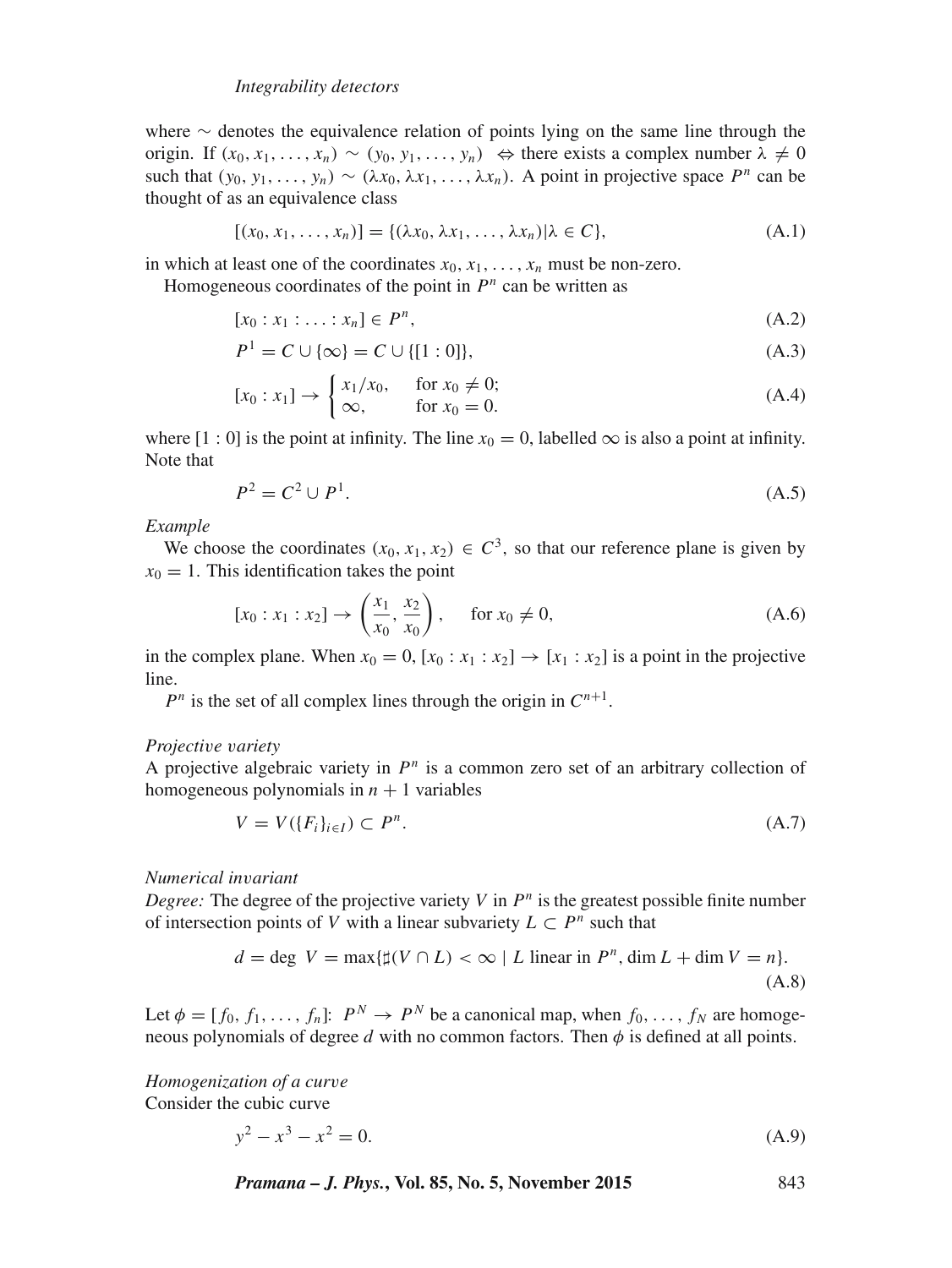Introduce homogeneous coordinates

$$
(x, y) \rightarrow [X : Y : Z], \tag{A.10}
$$

$$
(x, y) \to \left(\frac{X}{Z} : \frac{Y}{Z}\right). \tag{A.11}
$$

On substitution in (A.9), we get

$$
\frac{Y^2}{Z^2} - \frac{X^3}{Z^3} - \frac{X^2}{Z^2} = 0.
$$
\n(A.12)

This implies

$$
ZY^2 - X^3 - ZX^2 = 0.\tag{A.13}
$$

Let  $F(X, Y, Z) = ZY^2 - X^3 - ZX^2$ , then the solution of  $F_X = F_Y = F_Z = 0$  are singular.

$$
F_X = -3X^2 - 2XZ = 0,\tag{A.14}
$$

$$
F_Y = 2ZY = 0,\tag{A.15}
$$

$$
F_Z = Y^2 - X^2 = 0. \tag{A.16}
$$

If  $Y = 0$ , then

$$
F_Z = 0 \Rightarrow X = 0. \tag{A.17}
$$

Therefore,  $[0:0:Z]~ [0:0:1] \in C$ .

If  $Z = 0$ , then

$$
F_X = 0 \Rightarrow X = 0, F_Z = 0 \Rightarrow Y = 0.
$$
\n(A.18)

Therefore,

$$
[0:0:0] \text{ is not in } P^2. \tag{A.19}
$$

#### **References**

- [1] Augustin-Louis Cauchy, *Mémoire sur l'Intégration des Équations Différentielles* (Prague, 1835)
- [2] Augustin-Louis Cauchy, *Exercices d'Analyse et de Physique Mathématique* (Bachelier, 1844) Vol. 3
- [3] E Hille, *Ordinary differential equations in the complex domain* (Dover, New York, 1997)
- [4] C A Briot and J Cl Bouquet, *J. École Polytech.* **21**, 133 (1856)
- [5] K Weierstrass, in: *Zur Theorie der bilinearen und quadratischen Formen* (1868) pp. 310–338
- [6] L Fuchs, *Situngsberichte Königl, Preuss Akad. Wiss. Berlin* **2**, 699 (1884)
- [7] J J Gray, *Bull. Amer. Math. Soc.* **10(1)**, 1 (1984)
- [8] Paul Hoyer, *Über die Integration eines Differentialgleichungssysteme* v*on der form [mathematical formula] durch elliptische Funktionen*, Ph.D. thesis (1879)
- [9] Sofya Kovalevskaya, *Acta Math.* **12**, 177 (1889)
- [10] M Audin, *Remembering Sofya Ko*v*aleskaya* (Springer, London, 2011)
- [11] H Poincaré, *Les méthodes nou*v*elles de la méchanique céleste, Tome III*, Gauthier-Villars, Paris (1899)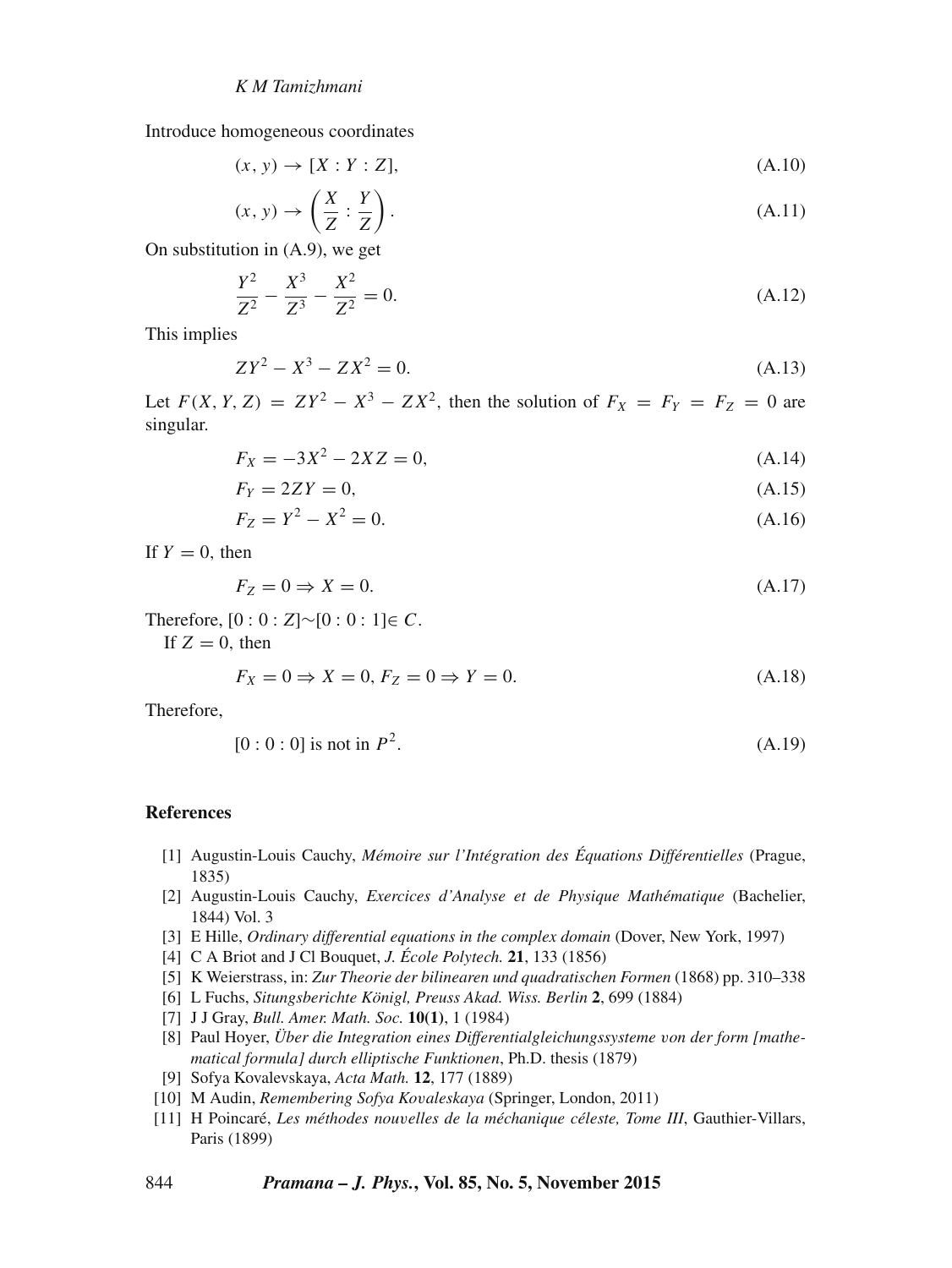- [12] P Painlevé, *CR Acad. Sci. Paris* **107**, 221 (1888)
- [13] E Picard, *CR Acad. Sci. Paris* **89**, 140 (1879)
- [14] P Painlevé, *Acta Math.* **25(3)**, 1 (1902)
- [15] B Gambier, *Acta Math.* **33**, 1 (1909)
- [16] R Fuchs, *Math. Ann.* **63(3)**, 301 (1907)
- [17] N Joshi and M D Kruskal, *Stud. Appl. Math.* **93(3)**, 187 (1994)
- [18] E L Ince, *Ordinary differential equations* (Dover, New York, 1956)
- [19] V A Gromak and N A Lukashevich, *The analytic solutions of the Painle*v*é equations* (Minsk, 1990) (in Russian)
- [20] V I Gromak and I S Laine, *Painle*v*é differential equations in the complex plane* (Walter de Gruyter, Berlin, 2002) Vol. 28
- [21] B Grammaticos, Y Kosmann-Schwarzbach and T Tamizhmani, *Discrete integrable systems, LNP* (2004) Vol. 644
- [22] K Okamoto, *Jpn J. Math.* **5**, 1 (1979)
- [23] K Okamoto, *Proc. Jpn Acad. Ser: A, Math. Sci.* **56(6)**, 264 (1980)
- [24] K Okamoto, *Proc. Jpn Acad. Ser: A, Math. Sci.* **56(8)**, 367 (1980)
- [25] K Okamoto, *Jpn J. Math.* **13**, 47 (1987)
- [26] K Okamoto, *Funkcial. Ek*v*ac.* **30**, 305 (1987)
- [27] K Okamoto, in: *Painle*v*é transcendents* (Springer, 1992) pp. 299–313
- [28] J Chazy, *Acta Math.* **34**, 317 (1911)
- [29] R Garnier, in: *Annales scientifiques de l'École normale supérieure* (Société Mathématique de France, 1912) Vol. 29, pp. 1–126
- [30] F J Bureau, *Annali di Matematica Pura ed Applicata* **94(1)**, 345 (1972)
- [31] F J Bureau, A Garcet and J Goffar, *Annali di Matematica Pura ed Applicata* **92(1)**, 177 (1972)
- [32] C M Cosgrove and G Scoufis, *Stud. Appl. Math.* **88(1)**, 25 (1993)
- [33] C M Cosgrove, *Stud. Appl. Math.* **90(2)**, 119 (1993)
- [34] M J Ablowitz and H Segur, *Phys. Re*v*. Lett.* **38(20)**, 1103 (1977)
- [35] M J Ablowitz, A Ramani and H Segur, *Lett. Nuo*v*. Cim.* **23(9)**, 333 (1978)
- [36] V Periwal and D Shevitz, *Phys. Re*v*. Lett.* **64(12)**, 1326 (1990)
- [37] A Ramani, B Grammaticos and T Bountis, *Phys. Rep.* **180(3)**, 159 (1989)
- [38] M Lakshmanan and R Sahadevan, *Phy. Rep.* **224(1)**, 1 (1993)
- [39] B Dorizzi, B Grammaticos and A Ramani, *J. Math. Phys.* **25(3)**, 481 (1984)
- [40] A Ramani, B Dorizzi and B Grammaticos, *Phys. Re*v*. Lett.* **49(21)**, 1539 (1982)
- [41] J Weiss, M Tabor and G Carnevale, *J. Math. Phys.* **24(3)**, 522 (1983)
- [42] K M Tamizhmani, B Grammaticos and A Ramani, *Symmetry, Integr. Geom.* **3**, 73 (2007)
- [43] A Einstein, *Physics and reality, essays in physics* (Philosophical Library, New York, 1950)
- [44] E Laguerre, *J. Math. Pure Appl.* **1**, 135 (1885)
- [45] J Shohat, *Duke Math. J.* **5(2)**, 401 (1939)
- [46] E Brézin and V A Kazakov, *Phys. Lett. B* **236(2)**, 144 (1990)
- [47] M Jimbo and T Miwa, *Physica D* **2(3)**, 407 (1981)
- [48] F W Nijhoff and V G Papageorgiou, *Phys. Lett. A* **153(6)**, 337 (1991)
- [49] B Grammaticos, A Ramani and V Papageorgiou, *Phys. Re*v*. Lett.* **67(14)**, 1825 (1991)
- [50] R J Baxter, *Exactly sol*v*able models in statistical mechanics*(Academic Press, London, 1982)
- [51] G R W Quispel, J A G Roberts and C J Thompson, *Physica D* **34(1)**, 183 (1989)
- [52] A Ramani, B Grammaticos and Y Ohta, *J. Phys. A: Math. Gen.* **34(11)**, 2505 (2001)
- [53] A Ramani, A S Carstea, B Grammaticos and Y Ohta, *Physica A* **305(3)**, 437 (2002)
- [54] A Iatrou and J A G Roberts, *J. Phys. A: Math. Gen.* **34(34)**, 6617 (2001)
- [55] B Grammaticos Y Kosmann-Schwarzbach and T Tamizhmani, *Discrete integrable systems* (Springer, Berlin, 2004) Vol. 644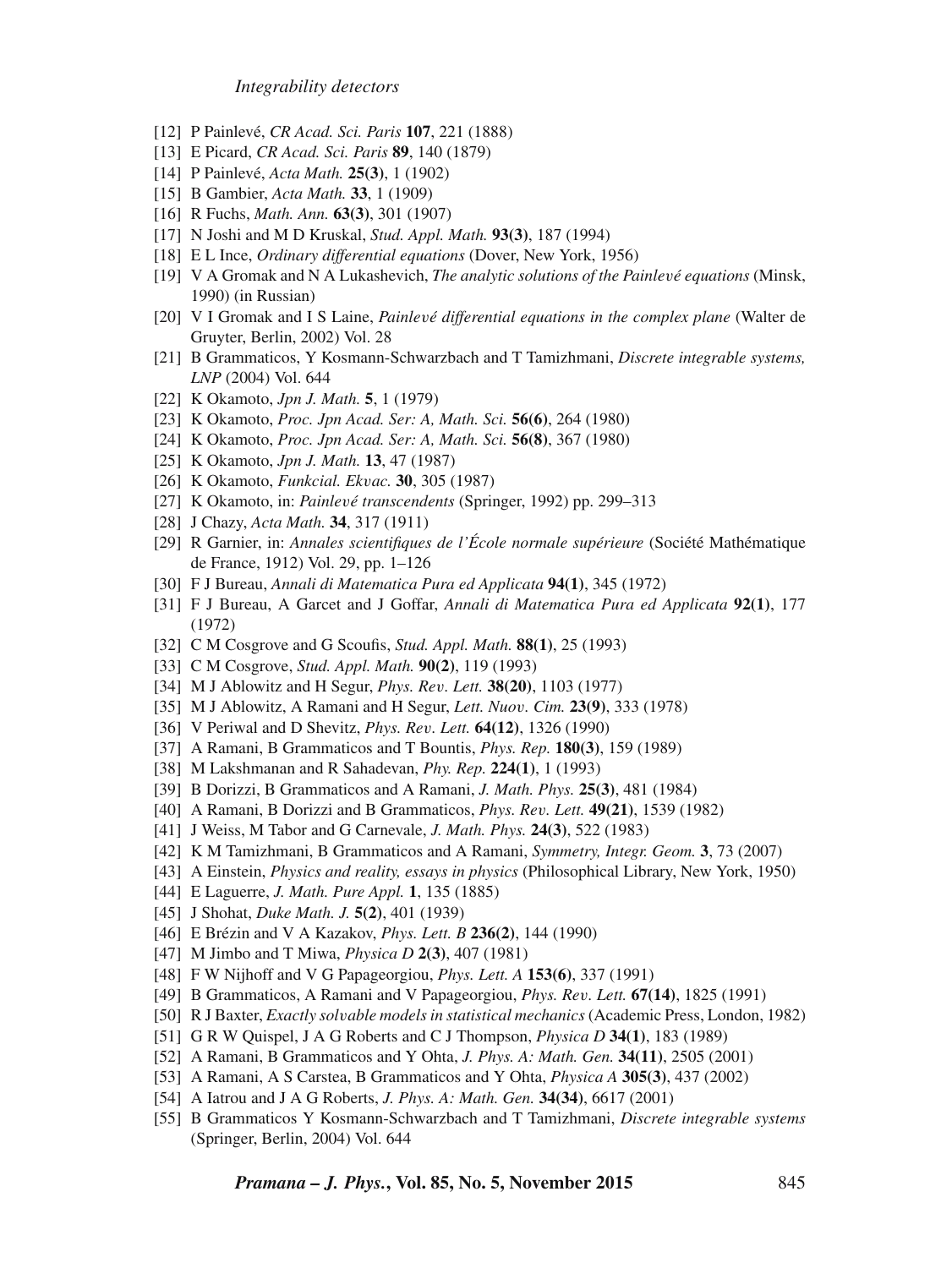- [56] A Ramani, B Grammaticos and J Hietarinta, *Phys. Re*v*. Lett.* **67(14)**, 1829 (1991)
- [57] B Grammaticos, A Ramani, K M Tamizhmani, T Tamizhmani and J Satsuma, *J. Math. Phys.* **55(5)**, 053503 (2014)
- [58] M D Kruskal, K M Tamizhmani, B Grammaticos and A Ramani, *Regul. Chaotic Dyn.* **5(3)**, 273 (2000)
- [59] H Sakai, *Commun. Math. Phys.* **220(1)**, 165 (2001)
- [60] T Tamizhmani, K M Tamizhmani, B Grammaticos and A Ramani, *J. Phys. A: Math. Gen.* **32(24)**, 4553 (1999)
- [61] B Grammaticos, A Ramani, K M Tamizhmani, T Tamizhmani and A S Carstea, *J. Phys. A: Math. Theor.* **40(30)**, F725 (2007)
- [62] J Hietarinta and C Viallet, *Phys. Re*v*. Lett.* **81(2)**, 325 (1998)
- [63] A Ramani, B Grammaticos and Y Ohta, *The Painle*v*é of discrete equations and other stories,* Invited talk at the Atelier sur la theorie des fonctions speciales non lineaires: les transcendants de Painlevé. Montréal (1996)
- [64] A Ramani, Y Ohta, J Satsuma and B Grammaticos, *Commun. Math. Phys.* **192(3)**, 67 (1998)
- [65] A Ramani, Y Ohta and B Grammaticos, *Nonlinearity* **13(4)**, 1073 (2000)
- [66] K M Tamizhmani, A Ramani, B Grammaticos and K Kajiwara, *J. Phys. A: Math. Gen.* **31(27)**, 5799 (1998)
- [67] T Tamizhmani, B Grammaticos, A Ramani and K M Tamizhmani, *Physica A* **295(3)**, 359 (2001)
- [68] A Ramani, B Grammaticos, T Tamizhmani and K M Tamizhmani, *Comput. Math. Appl.* **42(3)**, 603 (2001)
- [69] K M Tamizhmani, A Ramani, B Grammaticos and Y Ohta, *J. Phys. A: Math. Gen.* **32(38)**, 6679 (1999)
- [70] K M Tamizhmani, J Satsuma, B Grammaticos and A Ramani, *In*v*. Probl.* **15(3)**, 787 (1999)
- [71] M Noumi and Y Yamada, *Commun. Math. Phys.* **199(2)** 281 (1998)
- [72] J Hietarinta and M D Kruskal, in: *Painle*v*é transcendents* (Springer, 1992) pp. 175–185
- [73] B Grammaticos, T Tamizhmani, A Ramani, A S Carstea and K M Tamizhmani, *J. Phys. Soc. Jpn* **71(2)**, 443 (2002)
- [74] Y Ohta, A Ramani, B Grammaticos and K M Tamizhmani, *Phys. Lett. A* **216(6)**, 255 (1996)
- [75] A Ramani, B Grammaticos and K M Tamizhmani, *J. Phys. A: Math. Gen.* **25(14)**, L883 (1992)
- [76] B Grammaticos, A Ramani and K M Tamizhmani, *Chaos, Solitons and Fractals* **11(5)**, 757 (2000)
- [77] B Grammaticos, A Ramani and K M Tamizhmani, *J. Phys. A: Math. Gen.* **27(2)**, 559 (1994)
- [78] Yvette Kosmann-Schwarzbach, B Grammaticos and K M Tamizhmani, Integrability of nonlinear systems, *Proceedings of the CIMPA School* (Pondicherry University, India, 8–29 January 1996) (Springer, Berlin, 1997)
- [79] A P Veselov, *Commun. Math. Phys.* **145(1)**, 181 (1992)
- [80] V I Arnold, *Bol. Soc. Bras. Math. Soc.* **21(1)**, 1 (1990)
- [81] M P Bellon, J M Maillard and C M Viallet, *Phys. Re*v*. Lett.* **67(11)**, 1373 (1991)
- [82] M P Bellon and C-M Viallet, *Commun. Math. Phys.* **204(2)**, 425 (1999)
- [83] B Hasselblatt and J Propp, *Erg. Theor. Dyn. Sys.* **27(05)**, 1375 (2007)
- [84] G Falqui and C-M Viallet, *Commun. Math. Phys.* **154(1)**, 111 (1993)
- [85] B Grammaticos, R G Halburd, A Ramani and C M Viallet, *J. Phys. A: Math. Theor.* **42(45)**, 454002 (2009)
- [86] Y Ohta, K M Tamizhmani, B Grammaticos and A Ramani, *Phys. Lett. A* **262(2)**, 152 (1999)
- [87] C Viallet, arXiv:math-ph/0609043 (2006)
- [88] Pekka Kekäläinen, Karan E Smith, Lauri Kahanpää and William Traves, *An in*v*itation to algebraic geometry* (Springer-Verlag, New York, 2005)